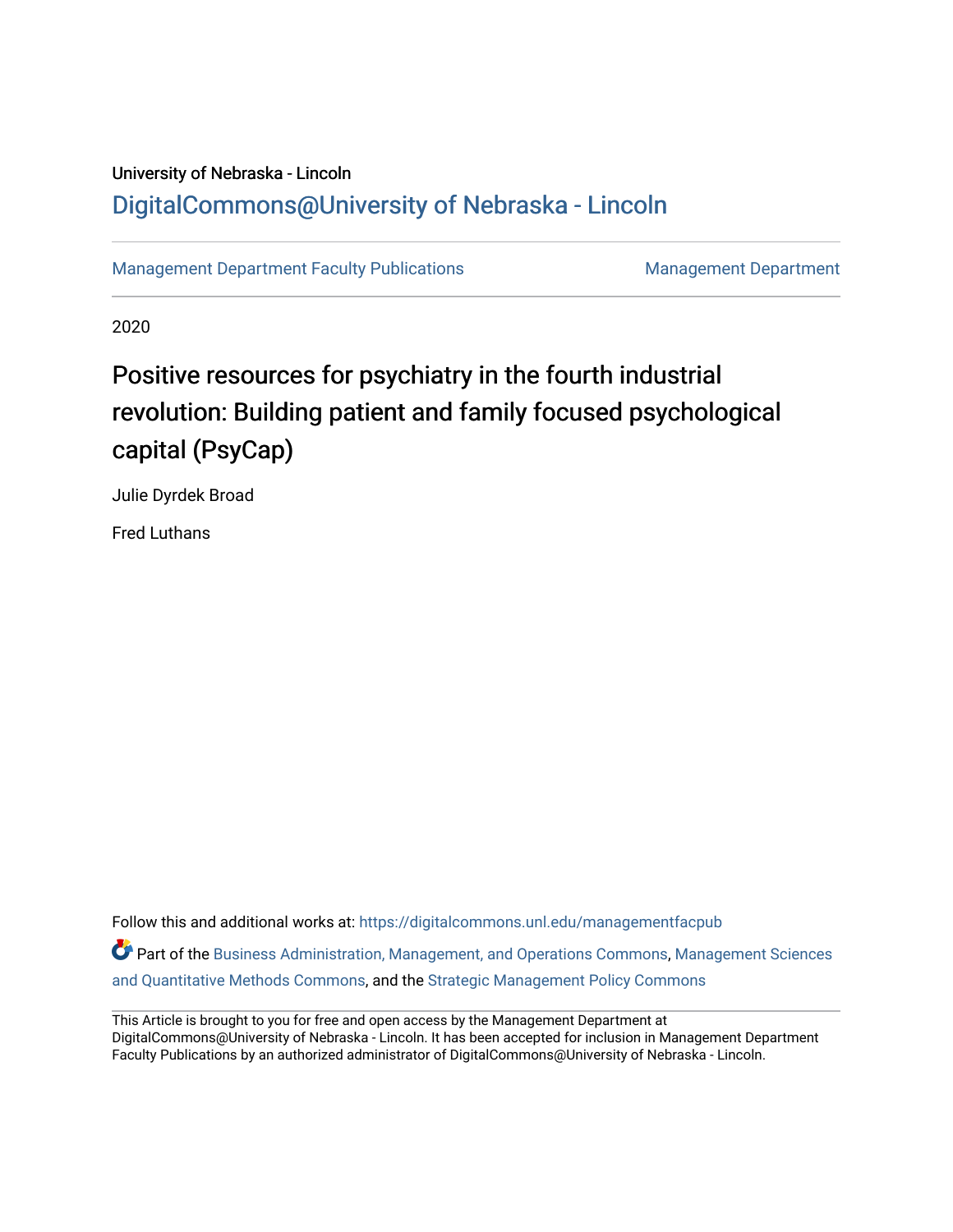

# **Positive resources for psychiatry in the fourth industrial revolution: Building patient and family focused psychological capital (PsyCap)**

Julie Dyrdek Broad<sup>1</sup> and Fred Luthans<sup>2</sup>

*Correspondence —* Fred Luthans fluthans1@unl.edu Department of Management, University of Nebraska–Lincoln, Lincoln, NE, USA.

#### **Abstract**

COVID-19 is altering the world, impacting every facet of life, and driving an associated global paradigm shift. Threats to our individual, family, team, community, and global well-being consume our attention at the potential price of our well-being and performance. The time to respond with scientific approaches to protect our most precious assets – people – is now. COVID-19, unstable geopolitical systems, and accelerated scientific and technological breakthroughs are characteristic of what has been identified as a Fourth Industrial Revolution (4IR). This 4IR is placing a premium on solutions that are validated to increase well-being, especially those that simultaneously significantly increase performance. Psychological Capital or simply PsyCap has emerged as a leading evidence-based positive approach to human

<sup>1</sup> The Positive Organizational Behavior Institute, Washington, DC, USA

<sup>2</sup> Department of Management, University of Nebraska–Lincoln, Lincoln, NE, USA

Published in *International Review of Psychiatry* 32:7-8 (2020), pp 542–554. doi:10.1080/09540261.2020.1796600

Copyright © 2020 Institute of Psychiatry and Johns Hopkins University; published by Taylor & Francis. Used by permission.

Submitted 4 June 2020; accepted 14 July 2020; published 7 December 2020.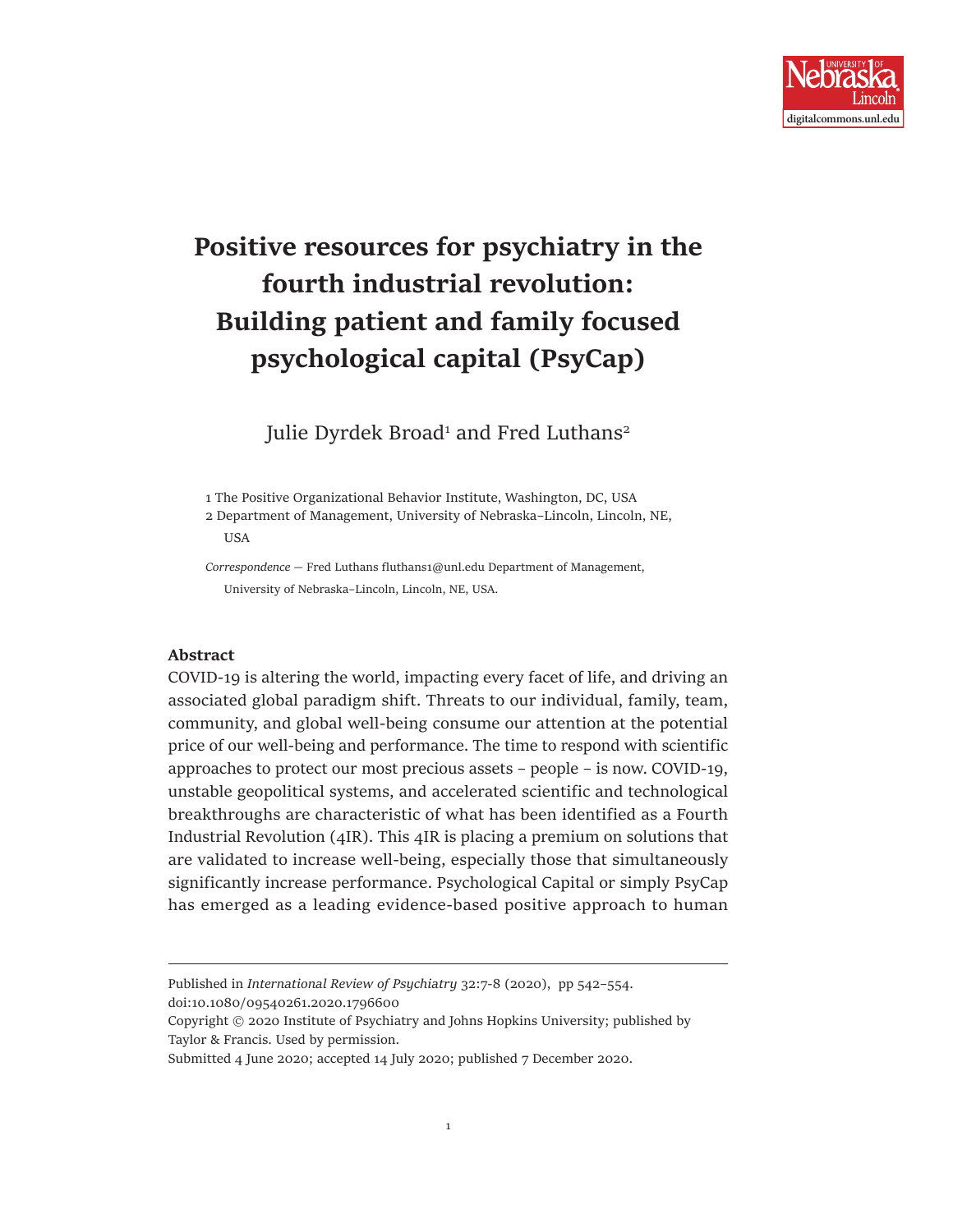development, drawing from previously largely untapped psychological resources (Hope, Efficacy, Resilience and Optimism or the HERO within). Although there is an extensive, growing body of PsyCap academic research in all levels of analysis and domains, there is still a void in PsyCap's applications within psychiatry. The purpose of this article is to review PsyCap applications and its implications for the practice of psychiatry, especially within the context of 4IR and the second wave of Positive Psychology (PP 2.0). Specific attention is given to evidence-based, non-stigma applications for the effective practice of psychiatry.

**Keywords:** Psychological capital, PsyCap, fourth industrial revolution, positive psychology, hope, efficacy, resilience, optimism, HERO within

As we evolve into the Fourth Industrial Revolution (4IR), The World Economic Forum (WEF) predicts the disruption of every industry and institution in the world. This revolution will be driven by scientific and technological breakthroughs that challenge geographical boundaries, existing regulatory frameworks, and, importantly, even go so far as to redefine what it means to be human (Schwab, 2016). This revolutionary environment creates a context that the WEF and U.S. Army War College refers to as VUCA – volatile, uncertain, complex, and ambiguous. Simultaneously, the disastrous COVID-19 global pandemic has resulted in a paradigm shift that has dramatically impacted every facet of our lives—how we live, work, play, learn, socialize, and govern. The economic, human, social, and psychological capital impacts of this global pandemic will be felt for generations. While current global circumstances may seem extremely bleak, through a positive lens we believe that the 4IR can also represent unforeseen opportunities to redefine industries and institutions worldwide, to include the field of psychiatry. Identifying new opportunities, crossing the "knowing-doing" gap between science and practice globally, and proliferating access to well-being, performance, and mental health services will be essential to our global recovery and new way of "being" in the 4IR. However, 4IR will certainly introduce challenges that more so than ever will require a focus on our most important and valuable asset people, as we try to protect them from the potentially devastating consequences of COVID-like crises and rapid innovation and breakthrough technologies that pose risks to their thriving, well-being, and optimal performance.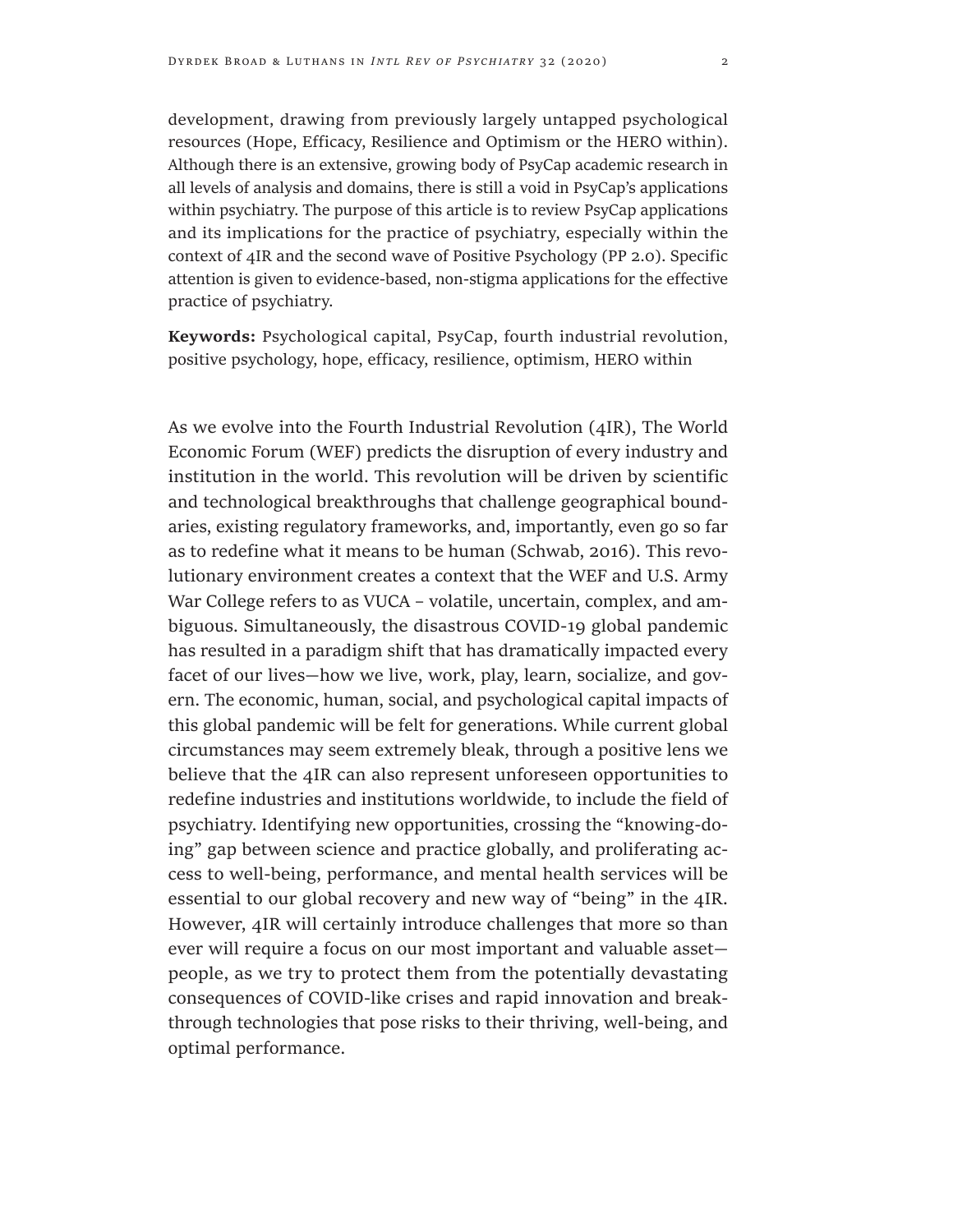Amidst the VUCA environment of 4IR and COVID-19, academic inquiry of positive psychology (the study of human strengths, well-being, and human potential) is experiencing its own evolution, if not revolution. Since 1998, positive psychology has increasingly been introduced and identified within the academic literature as undergoing a Wave 1 Positive Psychology 1.0 (PP1.0) to more recent Wave 2 Positive Psychology 2.0 (PP2.0) (e.g. see Wong, 2011). PP1.0 has led to a groundswell of research and inquiry around well-being and strengthsbased research to counterbalance the decades of historical research on what was wrong with people…negatively- oriented psychopathology, dysfunctional behavior and mental illness. PP2.0, on the other hand, pushes positive psychology towards more inclusive and balanced research which in addition to focusing on the what makes life worth living and how to improve life for all people—also embraces further balance between positive and negative, along with an appreciation of the ambivalent nature of the good life (Mayer et al., 2019). Additionally, PP2.0 acknowledges the dialectical nature of well-being (Lomas & Ivtzan, 2016) and the role of negative emotions, or the "dark" side of life, while better understanding its role in our positive functioning and human development and transformation (Ivtzan et al., 2016; Wong, 2011, 2019).

As the scientific inquiry of PP2.0 progresses, interdisciplinary approaches, such as our Positive Organizational Behavior (POB, see Luthans, 2002a, 2002b) and its core construct of Psychological Capital or PsyCap consisting of Hope, Efficacy, Resilience and Optimism or the HERO within (see Luthans, Avolio, et al., 2007; Luthans et al., 2004; Luthans et al., 2015; Luthans & Youssef, 2004; Luthans, Youssef, et al., 2007,) provide valuable evidence-based approaches that address many of the goals of positive psychology (PP1.0 and PP2.0). PsyCap fosters the development of positivity in general, while also providing the opportunity to balance positivity and negativity within the dialectical nature and development of the HERO positive psychological resources that lead to well-being and performance. All agree the future global mental health demands are significant, and collectively, we do not have the supply to meet the current demand, let alone in the 4IR future. As a result, novel, innovative, stigma eliminating approaches such as PsyCap which can support well-being, mental health, AND performance (regardless of wellness or illness) seems essential.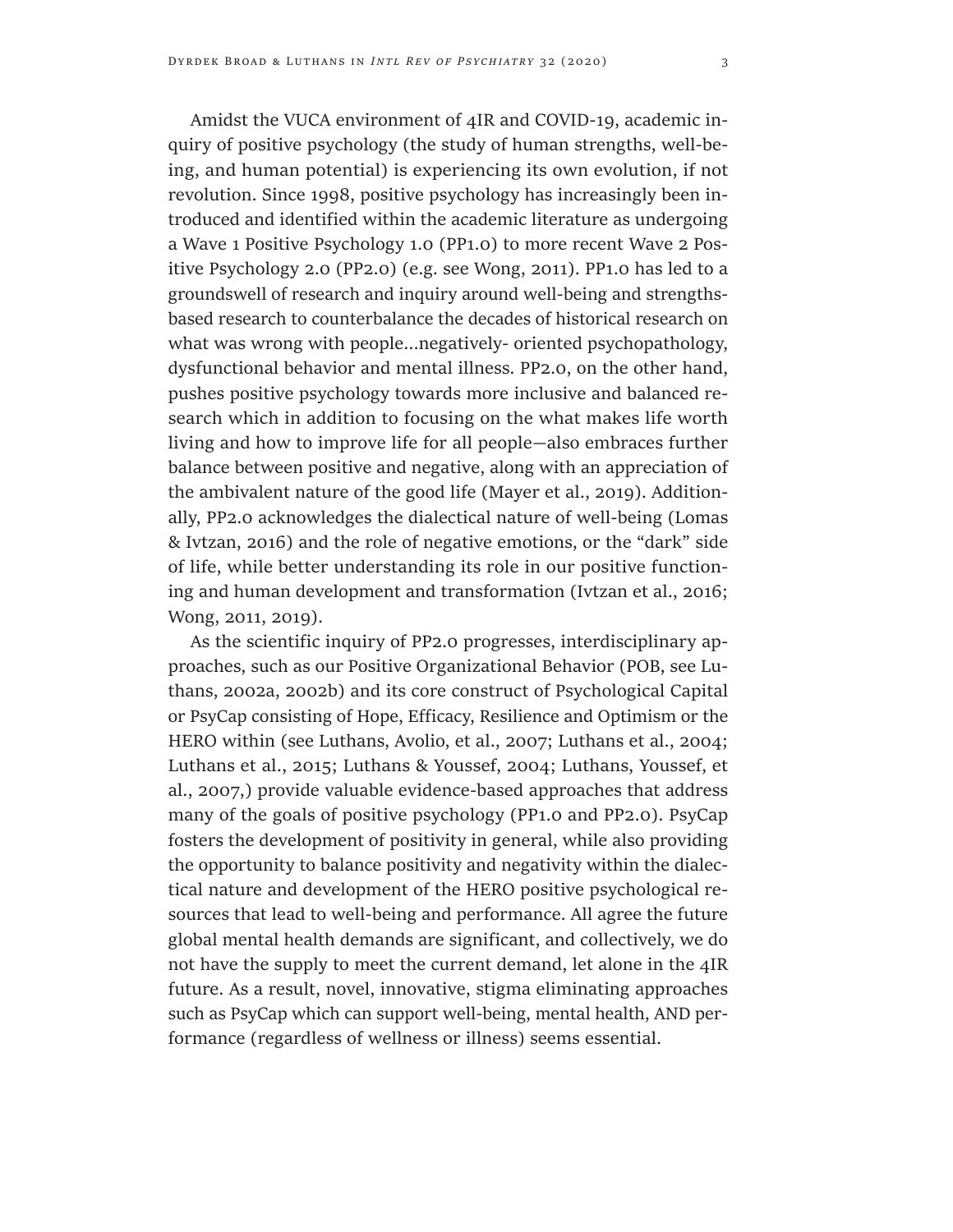#### **Global pre-COVID-19 well-being and mental health**

Prior to the COVID-19 pandemic, leading global research indicated a future that included: stress being identified as the epidemic of the 21st Century by The World Health Organization (with the workplace being identified as the primary source); suicides increasing globally at alarming double digit rates amongst high risk populations (our youngest and oldest) (Quinnett, 1987). Also, there is and will be a global shortage in mental health providers, especially with geographical variation in services and effectiveness between metropolitan and rural communities.

Even in high income countries such as the United States, it is estimated that 65% of non-metropolitan counties do not have access to a psychiatrist and almost half of non-metropolitan counties (47%) do not have a psychologist (Andrilla et al., 2018). This geographical variation in the supply of psychiatry, and mental health professionals in general, to rural areas is further exacerbated by a shortage of psychiatrists and mental health professionals worldwide.

In 2015, an estimated 43.4 million Americans aged 18 and older suffered from behavioral health issues (Andrilla et al., 2018). The reality is, almost every human being at some point or another will face a mental health challenge during the course of their lifetime. This could be related to general stress management, anxiety, depression, substance abuse, suicidal ideation, violence (bullying, harassment, physical, gender-based), or may be something circumstantial, such as adjusting to sudden or unexpected changes in life (i.e. grief over the loss of a loved one, divorce, separation, or even changes in the workplace). While most individuals will face a mental health challenge during the course of their lifetime, many individuals are underserved, and unaware, of modern mental health and well-being evidence-based treatments. These can alter and transform lives – leading to improved wellbeing. Without access to psychiatric care, the 43.4 million Americans suffering from behavioral health issues are likely much higher, with the potential of millions of Americans in rural areas who are suffering in silence, undiagnosed and untreated. The U.S. Census estimates that roughly 60 million, or one in five Americans, equating to 19.3% of the U.S. population, live in rural areas (Ratcliffe et al., 2016). These rural locations occupy 97% of United States' land area, representing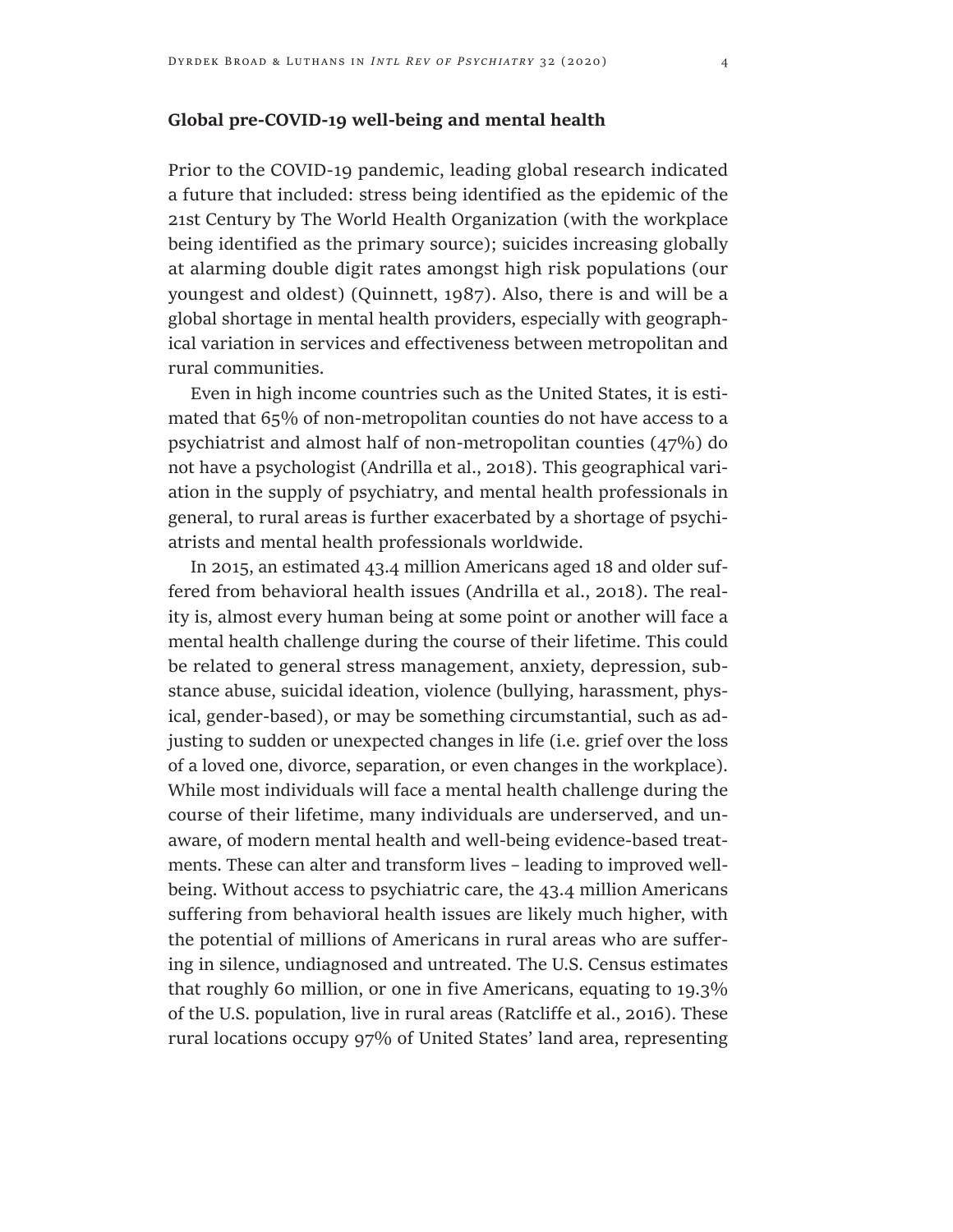a large geographically dispersed population of Americans in need of mental health education, services, and treatments.

On a macro perspective, the National Institute of Mental Health identifies depression as the most common mental health disorder. Globally, the WHO confirms depression as the most common mental health disorder, impacting approximately 264 million people worldwide. Depression is the most undiagnosed, but treatable disorder. When left undiagnosed and untreated, depression increases risk of several comorbid factors (i.e. stress, anxiety, substance abuse, suicide) that negatively impact well-being, and can shorten or even end lifespans.

Adding further complexity to these mental health and well-being challenges within the U.S., the Veteran's Administration reports that an estimated 5 million (out of 18 million total) Veterans live in rural communities. This equates to roughly 28% of our former U.S. service members living and working in rural geographical areas that are underserved. We know from extensive research on our military service members that this population in particular is at heightened risk for both physical and psychological challenges (i.e. shorter overall life expectancies, stress, anxiety, depression, PTSD, substance abuse, suicide, etc.) (Krasikova et al., 2015). These statistics emphasize the need to provide mental health services in more geographically dispersed rural communities.

The data above (which can be extrapolated, or is even generally worse, across much of the world) provides compelling arguments driving the goal of psychiatry (according to the American Psychiatric Association) as being broadly accessible in the prevention, education, and treatment of those suffering from mental health challenges. Importantly, the same goes for their family members. It also provides compelling evidence that psychiatry's goal of meeting the unfulfilled global needs for treatment of mental illness is not being met, and that demand is rapidly increasing.

#### **COVID-19 stressors and stigma issues**

COVID-19 introduces a global pandemic that is increasing stressors and potentially negatively threatening well-being and performance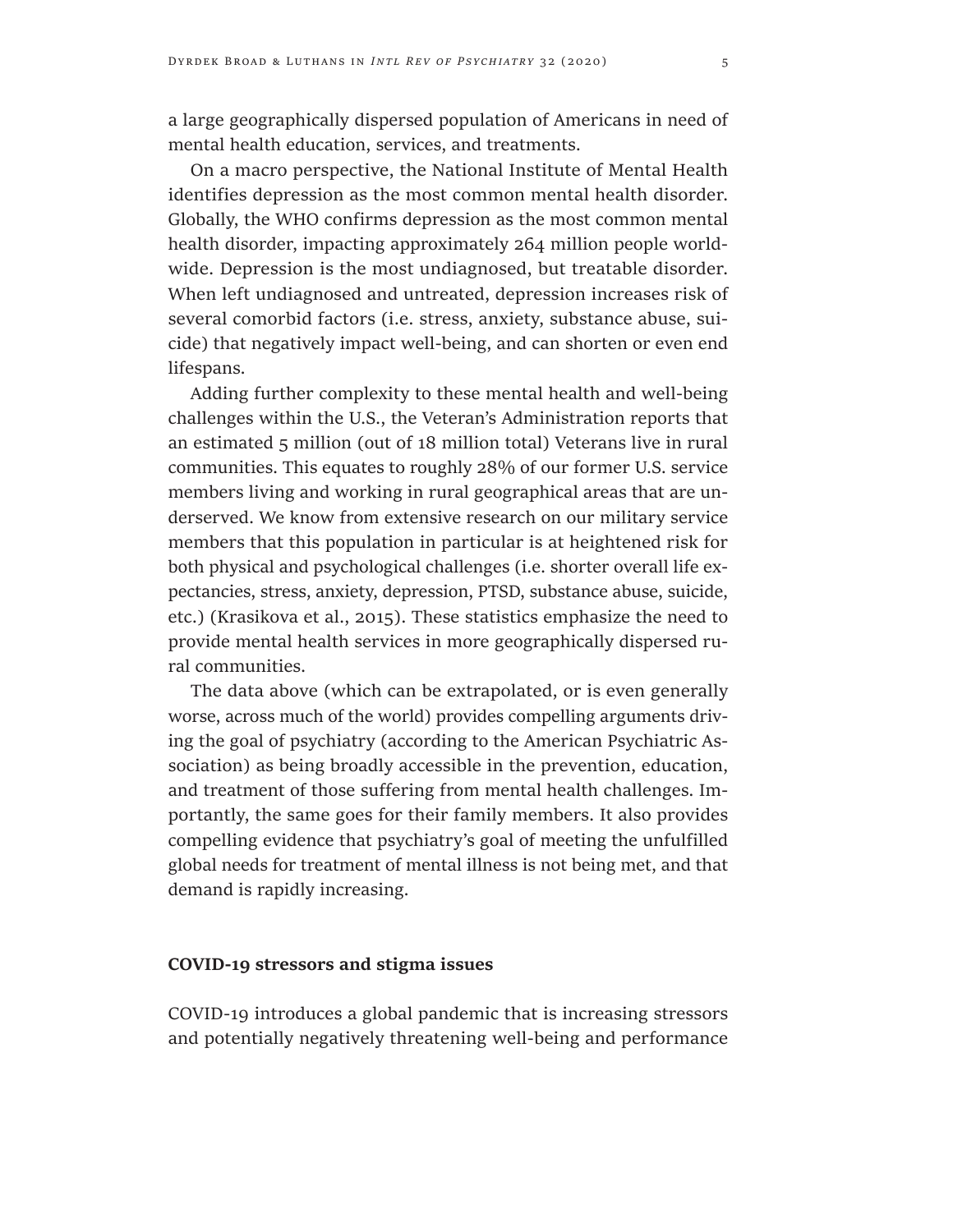worldwide. We know from extant research that individuals suffering from mental health challenges prior to COVID-19 are specifically even more vulnerable during this crisis, resulting in further unmet patient demand (World Health Organization, 2005). In addition, as outlined above, organizations such as the American Psychiatric Association (APA), World Health Organization (WHO), World Economic Forum (WEF), and the World Psychiatric Association (WPA) indicate that prior to COVID-19, mental health issues were increasing at alarming rates, leading to billions of individuals worldwide who are at high risk for mental health challenges, which are now exacerbated by COVID-19.

Stigma remains a major problem globally, creating barriers to services for individuals who are in need, regardless of access to services. As noted by Corrigan (2004), "Although the quality and effectiveness of mental health treatments and services have improved greatly over the past 50 years, many people who might benefit from these services choose not to obtain them or do not fully adhere to treatment regimens once they are begun" (p. 614). People tend to avoid being associated with mental health care. Additionally, the type of label applied to mental health challenges carries valence. For example, people with psychotic disorders are judged more harshly than people with depression or anxiety disorders (Pescosolido et al., 1999).

# **Important roles for psychiatry in 4IR**

We believe in the 4IR the field of psychiatry has much to offer, and much to gain by implementing evidence-based approaches which increase access to psychiatric services, specifically to underserved geographical populations across the world. We propose one such evidence-based approach which has been clearly demonstrated to increase well-being and performance is PsyCap (see meta-analysis by Avey et al., 2011 and comprehensive review by Newman, Ucbasaran, Zhu, & Hirst). Perhaps most interestingly, PsyCap represents a new resource to psychiatry that provides a two-pronged set of valuable and measurable outcomes: (1) Broadly extends the reach of psychiatry (and mental health in general) to patients of all demographics and their families, while reducing stigma associated with mental health by focusing on positivity in general and well-being and performance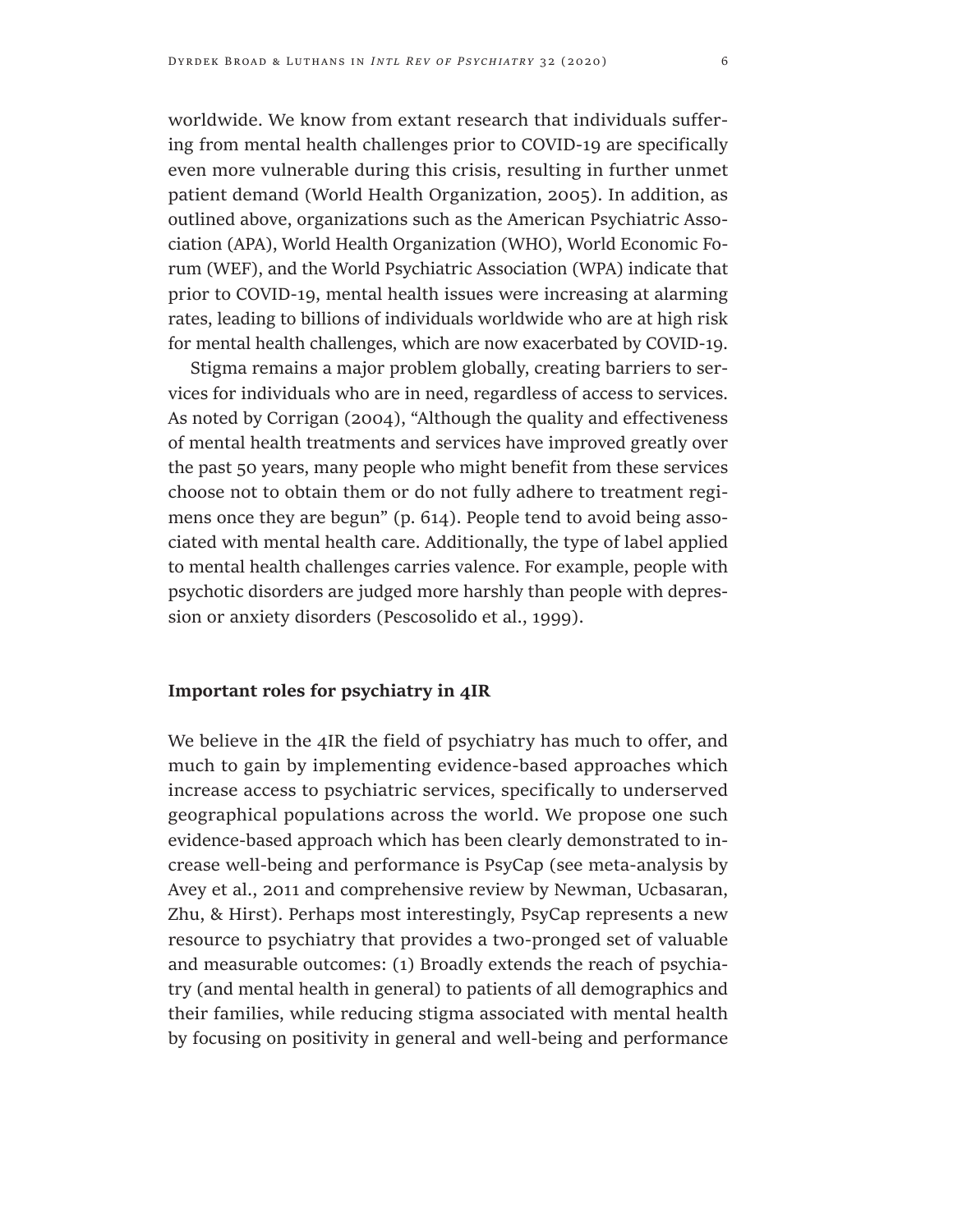in particular (both proactively, and in response to adversity/diagnosis), and (2) Provides an evidence-based framework preparing psychiatry for the cultural and soci-cultural needs now and the future driven by 4IR and PP2.0.

As a result, the aim of this article is to provide practical, operationalized, evidence-based approaches for prevention and care of mental health patients and their families, as well as specific guidance on how PsyCap supports PP (1.0 and 2.0) in the 4IR, VUCA context. We will begin with a brief review of the Industrial Revolutions, followed by an introduction to POB, its core construct of PsyCap, and a brief review of pertinent research of value to psychiatry and mental health professionals in general. Next we'll provide examples of how to apply the science of PsyCap to patient and family care. Then we will discuss how PsyCap supports PP in the 4IR, VUCA context, highlighting future ideas to impact theory and PP practice, including PP2.0.

#### **Brief overview of industrial revolutions**

Historically, we will identify four industrial revolutions that have drastically shaped how we live, and what it means to be "human." The First Industrial Revolution introduced the use of steam power to mechanize production; the second ushered in groundbreaking inventions in telecommunications, manufacturing, transportation, and technological advancements using electric power to generate mass production; and the third introduced the digital era (i.e. internet) (Schwab, 2016). Today, the World Economic Forum (WEF) led by Professor Klaus Schwab argues that society is undergoing a Fourth Industrial Revolution (4IR). This revolution is described as an age of scientific and technological breakthroughs that will disrupt industries, dilute geographical boundaries, and challenge existing frameworks. In essence, the 4IR, consistent with the three previous industrial revolutions, is once again expected to redefine what it means to be human, and also redefine "who we are" as well as "who we can become."

Societies today are experiencing paradigm shifts related to CO-VID-19 and this 4IR simultaneously, leading to what can only be expected to be an exponential shift in our human development. Artificial intelligence, medicine (to include developments in neuropsychiatry),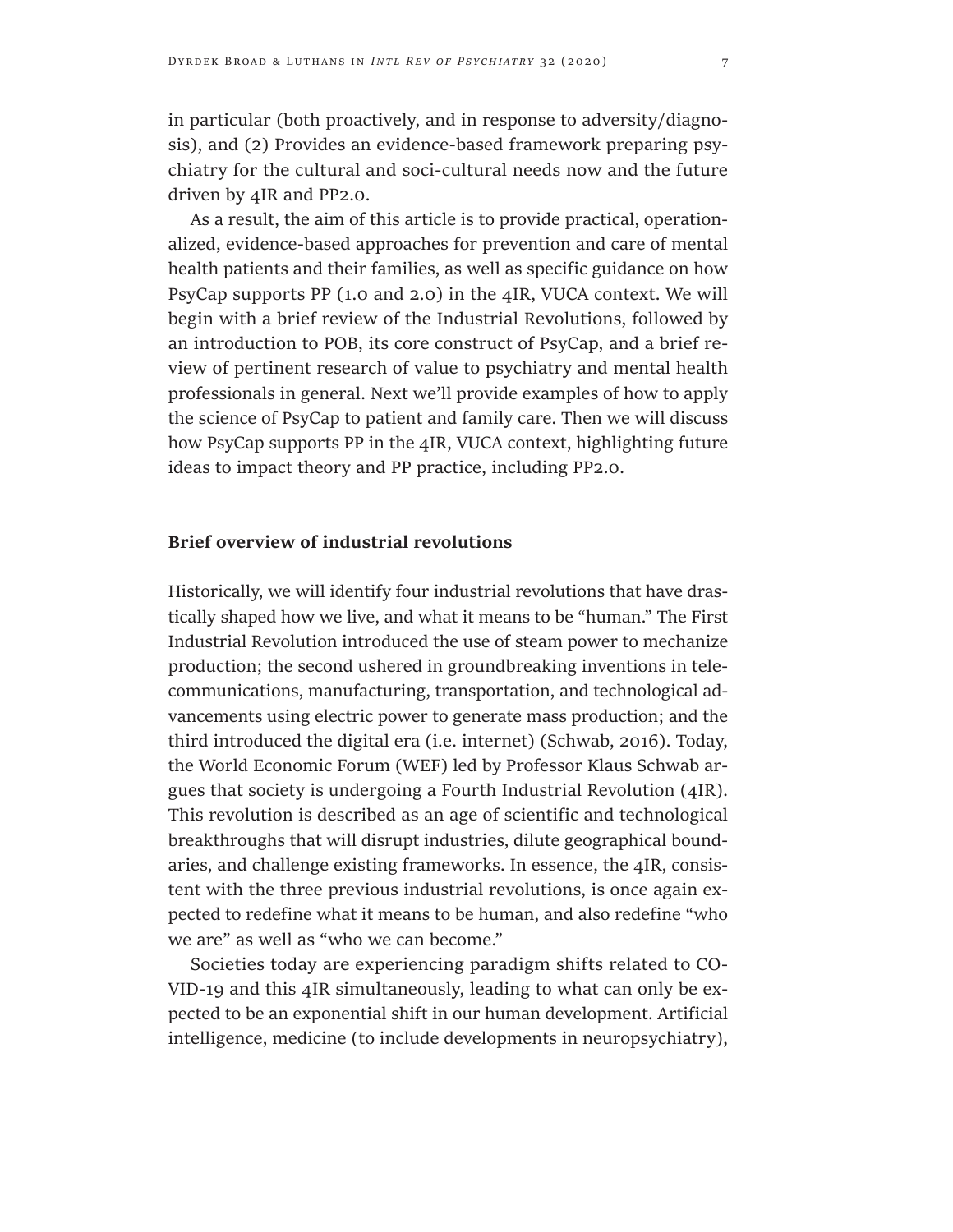blockchain, and positive organizational behavior represent scientific breakthroughs and technological advancements that profoundly change how we view well-being, performance, and the treatment of health–physically, mentally, and psychologically. While these same assets provide many opportunities, there is also a downside related to our VUCA context. Some of the same scientific breakthroughs and technologies that have the potential to improve what it means to be human, and "who we are," also threaten it (Schwab, 2016). For example, as artificial intelligence replaces work previously performed by humans, job security and professional self-concepts are certain to be impacted, both negatively and positively. It is precisely through this human dimension, people focused multidisciplinary approaches that scientifically we can embrace the opportunities that the 4IR represents, while mitigating the negative and sometimes unintended consequences that surround this unprecedented period of simultaneous opportunity and peril. We believe that POB and its core construct of PsyCap have much to offer in the 4IR, and specifically much to offer to the theory, research and practice of global psychiatry.

#### **Positive organizational behavior and psychological capital**

Over the last 20+ years, a new paradigm perspective of human and organizational behavior has emerged represented by the fields of Positive Psychology and POB. At attendance at the first Positive Psychology Summit (PP1.0) in 1999 while affiliated as a Senior Scientist with the famed Gallup Organization, Luthans noted the absence and evaluated the implications for his field of organizational behavior. He soon thereafter (2002a, 2002 b) introduced what he termed Positive Organizational Behavior or simply POB into the PP1.0 literature. State-like POB he defined as "the study and application of positively oriented human resource strengths and psychological capacities that can be measured and make a contribution to performance improvement in the workplace" (Luthans, 2002a, p. 698).

In order for a PP1.0 construct to be considered for inclusion in POB, he determined three criteria which must be met: (1) theory and research supported and validly measurable, (2) related to performance improvement, and (3) state-like and thus, open to learning,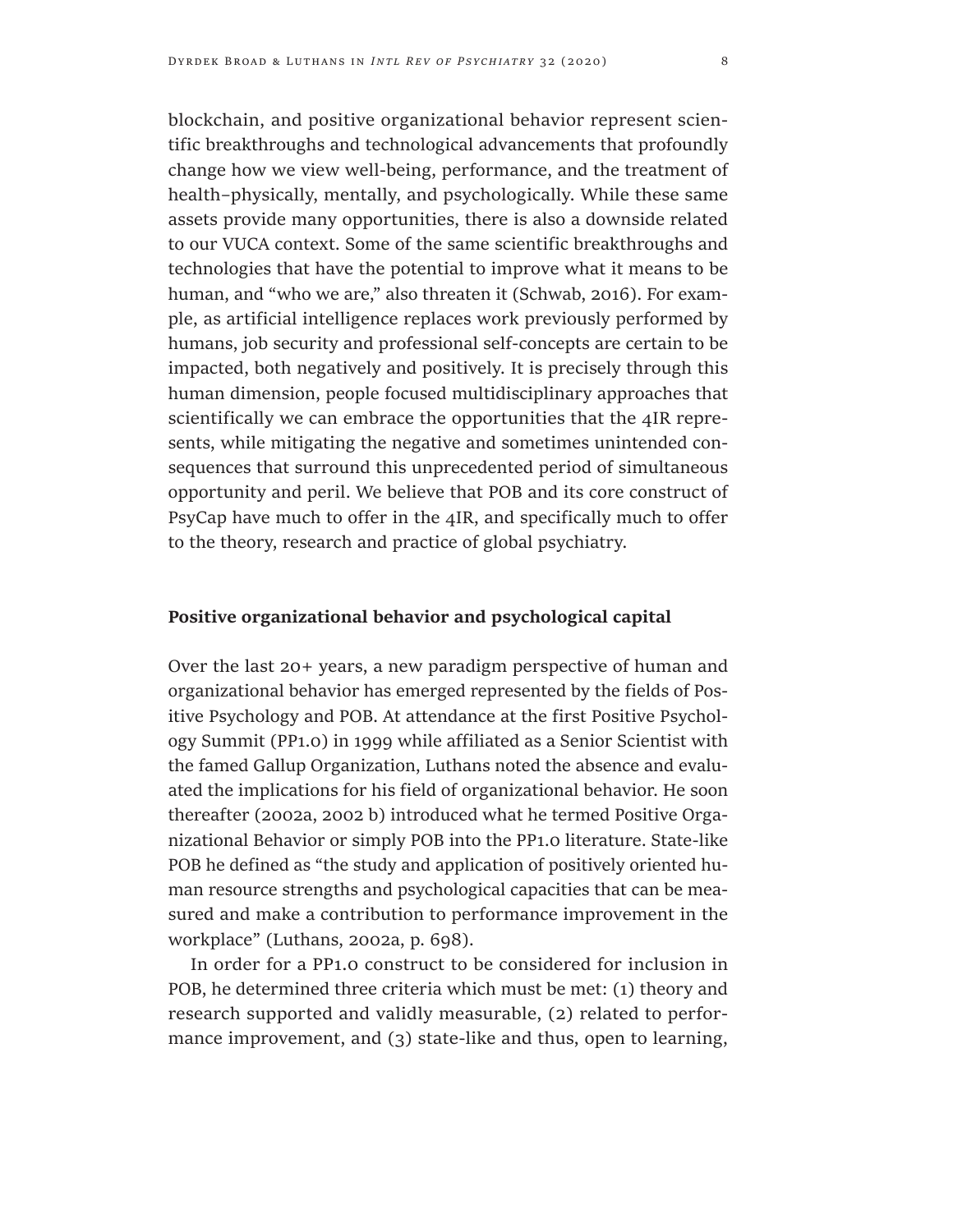development, change, and management (Luthans, 2002a). As important as the performance impact, was that the POB positive constructs must be based on a scientific foundation and state-like and, thus, be open to development through short, targeted, evidence-based, and scientifically validated training interventions.

#### **Psychological capital as a derivative and outgrowth of POB**

Research following the POB PP1.0 inclusion criteria led Luthans to the identification of a second order, core construct he termed Psychological Capital or simply PsyCap. It is comprised of the four well known positive, first order constructs of: (1) Hope, (2) Efficacy, (3) Resilience, and (4) Optimism. This multi-variable PsyCap is often referred to with its acronym of the "HERO within." Importantly, about the past two decades, PsyCap has been both theoretically (Luthans, 2002a, 2002b; Luthans, Youssef, et al., 2007; Youssef-Morgan & Luthans, 2013) and empirically (Luthans, Avolio, et al., 2007; also see reviews by Avey et al., 2011; Dawkins et al., 2013; Newman et al., 2014) been clearly demonstrated to be a second-order construct which accounts for more variance in attitudes, behavior and performance than the four individual positive constructs that make it up. As a result, PsyCap provides an additive value above and beyond hope, efficacy, resilience, and optimism (Avey et al., 2010). There has also been recent Latent Profile Analysis (LPA) conducted on a large sample which gives the strength and impact of various combinations of the four PsyCap resources. This study found most support for the strongest combination and impact on desired outcomes being the profile of PsyCap as a unitary structure (i.e. the profile with all four having positive valances combined together vs. profiles of combined highs and lows) (Djourova et al., 2019). In keeping with the POB inclusion requirements, PsyCap as a core construct is also open to development and has desirable impact on all types of outcomes using a wide variety of interventions (for a summary, see Luthans & Youssef- Morgan, 2017).

PsyCap is specifically defined and universally accepted as being "an individual's positive psychological state of development characterized by: (1) having confidence (self-efficacy) to take on and put in the necessary effort to succeed at challenging tasks; (2) making a positive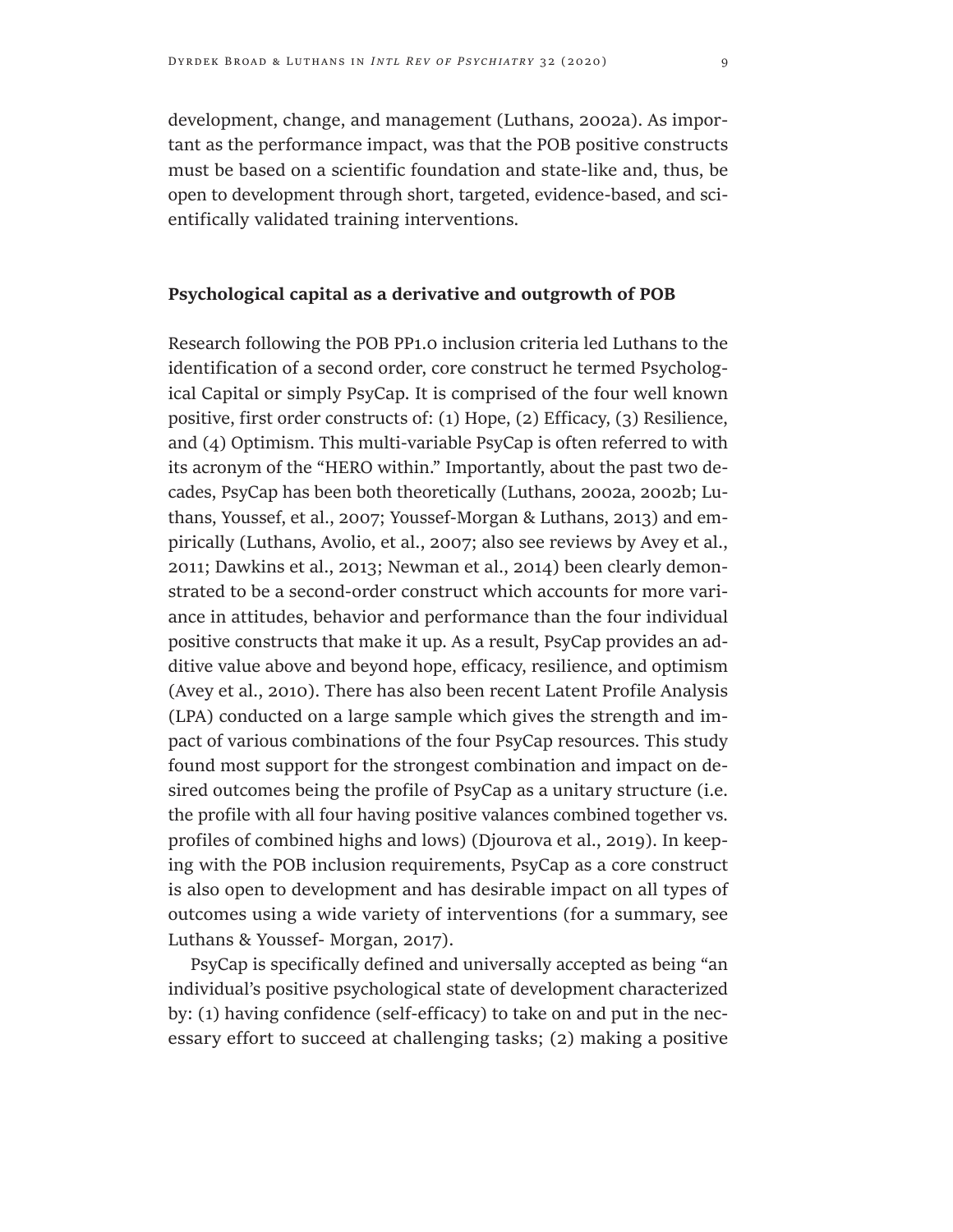attribution (optimism) about succeeding now and in the future, (3) persevering towards goals, and when necessary, redirecting paths to goals (hope) in order to succeed, and (4) when beset by problems and adversity, sustaining and bouncing back and even beyond (resilience) to attain success" (Luthans, Youssef, et al., 2007, p. 3). PsyCap represents a new form of capital (often untapped and underdeveloped) that focuses on "who you are" and, most importantly, "who you can become" expanding human potential (Luthans et al., 2004; Luthans & Youssef, 2004).

As we consider the 4IR and the impact on psychiatry, it is not lost that the 4IR is expected to alter "who we are" as individuals within accelerated VUCA contexts. PsyCap development, which focuses on people, and "who they are" as well as "who they can become," provides a scientifically validated framework that serves as a *scaffolding*  for psychiatry, both from a global mental health care perspective, and as a means to address the cultural and soci-cultural issues driven by 4IR and PP2.0. Now, let's take a deeper dive into the meaning of each of the PsyCap HERO components.

# **PsyCap hope**

Hope has a long theoretical and empirical history within psychology and was determined to strongly meet the PsyCap inclusion criteria to become a vital component. PsyCap hope primarily draws from the theoretical and research work of Snyder et al. (1991) and is defined as "a positive motivational state that is based on an interactively derived sense of successful (1) agency (goal-oriented energy), and (2) pathways (planning to meet goals)" (p. 287). Individuals who are high in hope tend to be good at setting goals, identifying multiple pathways or "steps" along their goal pathway, as well as possessing the ability to reset goals when obstacles and adversity are encountered. High hope individuals are also resourceful; they reach out to others for support and ideas to generate additional pathways towards their goal pursuit, while optimizing resources by leveraging strengths along the way.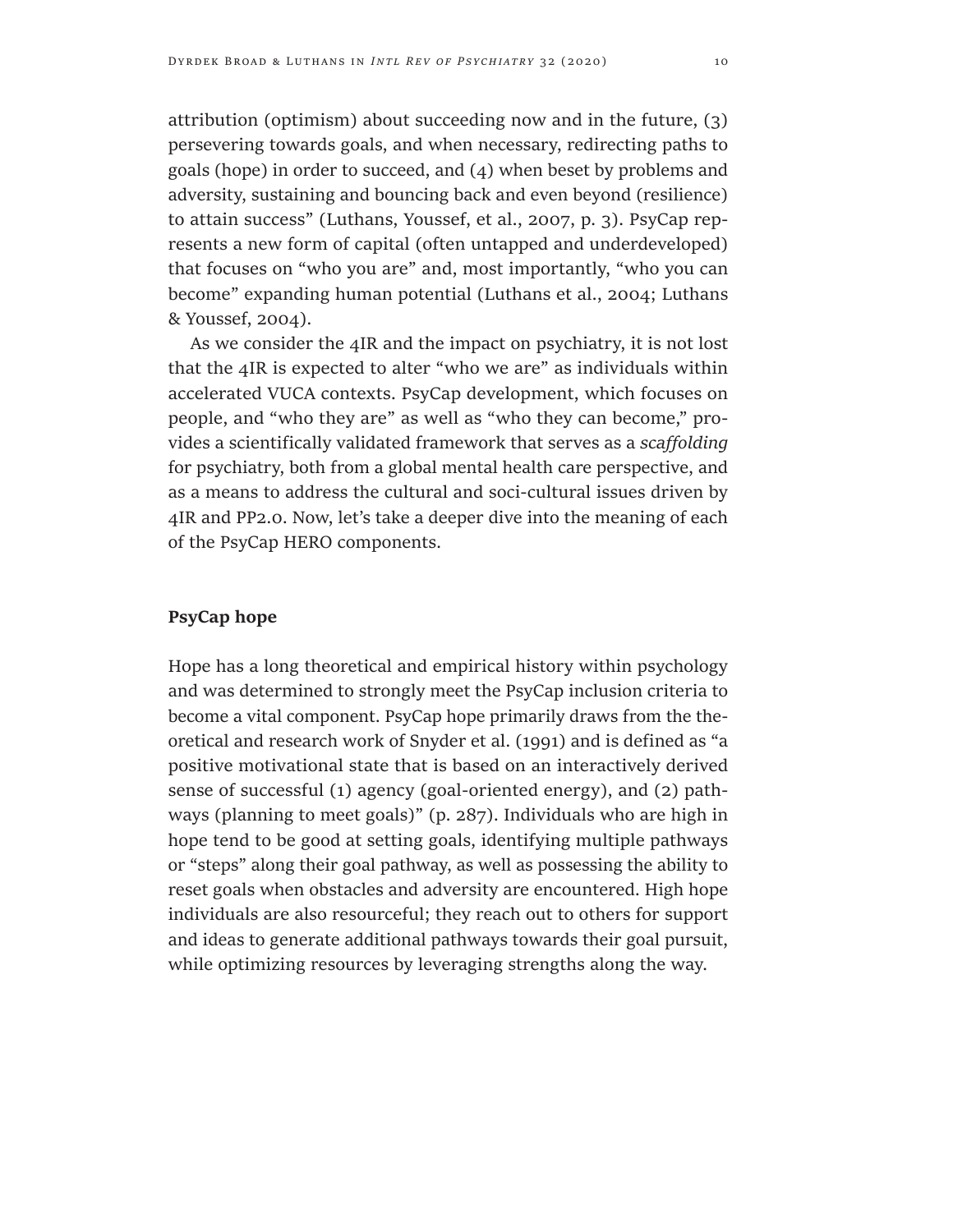# **PsyCap efficacy**

Commonly referred to as self-efficacy in the academic literature, simply put it refers to one's confidence and belief based upon Albert Bandura's (1997) considerable theory and research. Stajkovic and Luthans (1998) define confidence, or self-efficacy, as an individual's conviction about his or her abilities to mobilize the motivation, cognitive resources, and courses of action needed to successfully execute a specific task within a given context. Their meta-analysis demonstrated a strong relationship between efficacy and performance, and also provided clear guidelines of how it can be developed. Individuals who are high in self-efficacy possess a generalized belief in their ability to achieve their goals and draw upon domain specific mastery experiences when faced with unique, complex challenges such as is found in today's and tomorrow's VUCA environment.

# **PsyCap resilience**

Resilience is simply defined as the ability to bounce back from adversity or even dramatic positive changes (Luthans, 2002a; Masten, 2001). Coutu (2002) describes those with resilience to have a staunch acceptance of reality; a deep belief, often buttressed by strongly held values, that life is meaningful, and an uncanny ability to improvise and adapt to significant change. Similar to early developmental psychologists' recognition that strengths and assets can provide valuable "buffering" effects when stress or adversity arises, organizational behaviorists alike find that this same concept of buffering effects can be developed through mindful attention on one's assets, weaknesses, and influencers. Focusing on assets provides clear identification of human strengths that can be leveraged during difficult times or setbacks, while understanding weaknesses provides early guidance on what individual vulnerabilities or deficits are that introduce risk. Influencers include evaluation of those areas where individuals have some sense of control, or directional influence, which may assist in efforts to bounce back and even beyond following adversity. In today's 4IR and PP2.0 context, building resilience is essential in attaining flexibility and adaptability. Individuals who are high in resilience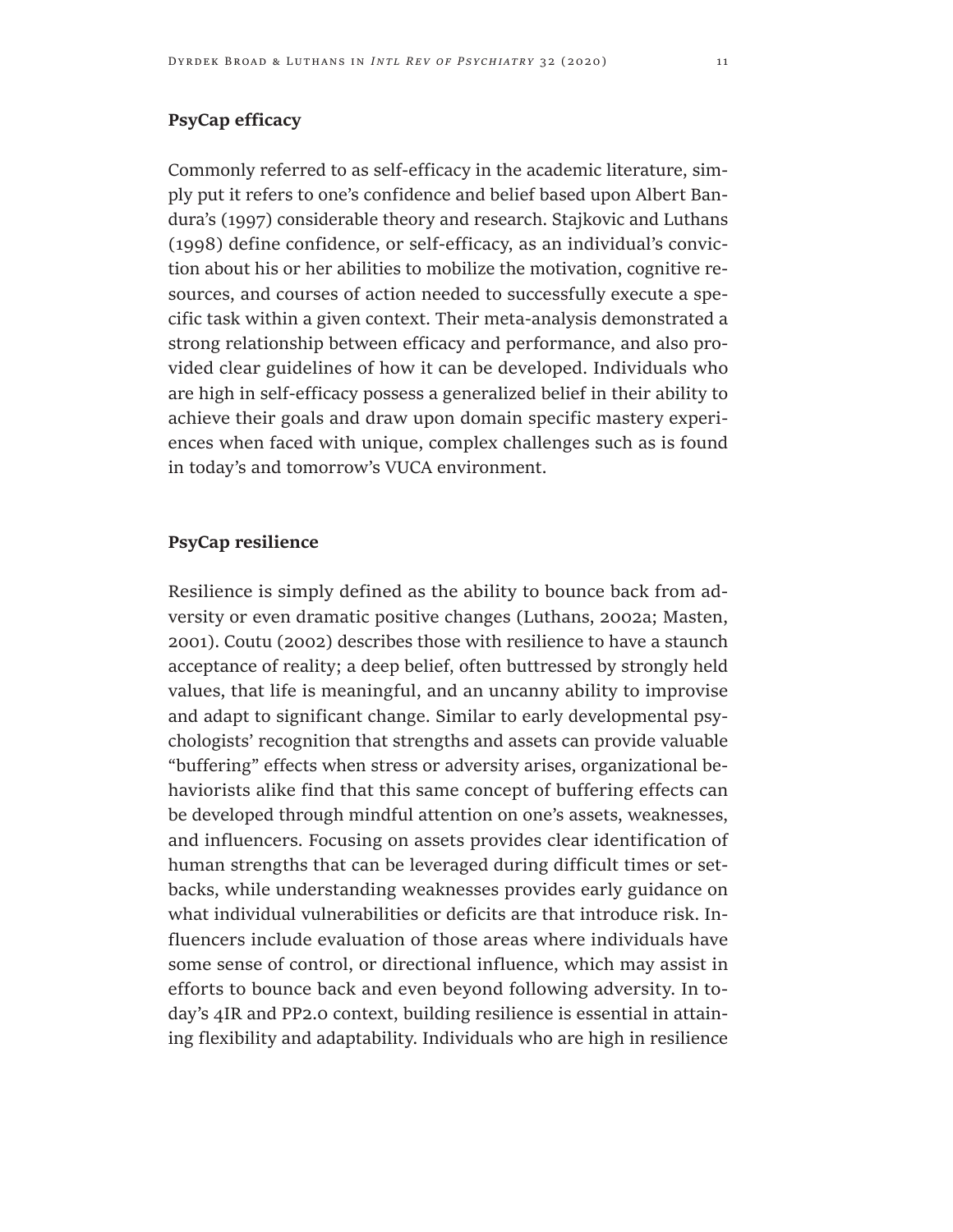are able to manage emotional labor following adversity, and as a result, bounce back faster when obstacles are encountered. This ability to bounce back increases the types of goals individuals set (hope), as well as generalized confidence. Individuals who are high in resilience also tend to be more confident about their ability to manage challenges, adversity, and stressors.

#### **PsyCap optimism**

Our meaning of optimism draws both from Scheier and Carver (1985) on positive future expectations that are open to development and Seligman (2002) which largely draws from attribution theory related to how events are interpreted. According to Seligman, optimists interpret bad events as being only temporary, while pessimists interpret bad events as being permanent. These attributions touch on two critical dimensions of optimism: permanence and pervasiveness. Optimists tend to make permanent attributions ("I'm good at what I do"), versus pessimists who make temporary attributions ("I tried hard on this particular task and got lucky").

As it turns out, optimism not only sets expectancies about our past and future events, it also has important implications for individual strategies of coping (Scheier et al., 1986), acting as a buffer against stress. "Optimists and pessimists spontaneously employ quite different coping strategies when confronted by stressful situations. Optimism was positively correlated within indications of active coping, with elaboration or complexity of coping strategies, and with the seeking of social support. Optimism was inversely correlated with focus on emotion and emotional expression, and with disengagement from the goal" (Scheier & Carver, 1985, p. 241). In other words, optimism impacts how individuals perceive stress and perhaps, more importantly for psychiatry, how they cope with stress. Optimism also determines how people problem solve when faced with complexity, adversity and obstacles are encountered. Optimists tend to employ an approach to coping that in many life circumstances is most adaptive, and least dysfunctional. In addition, this optimistic coping strategy impacts one's level of hope, thus showing the interactive, synergistic nature of overall PsyCap.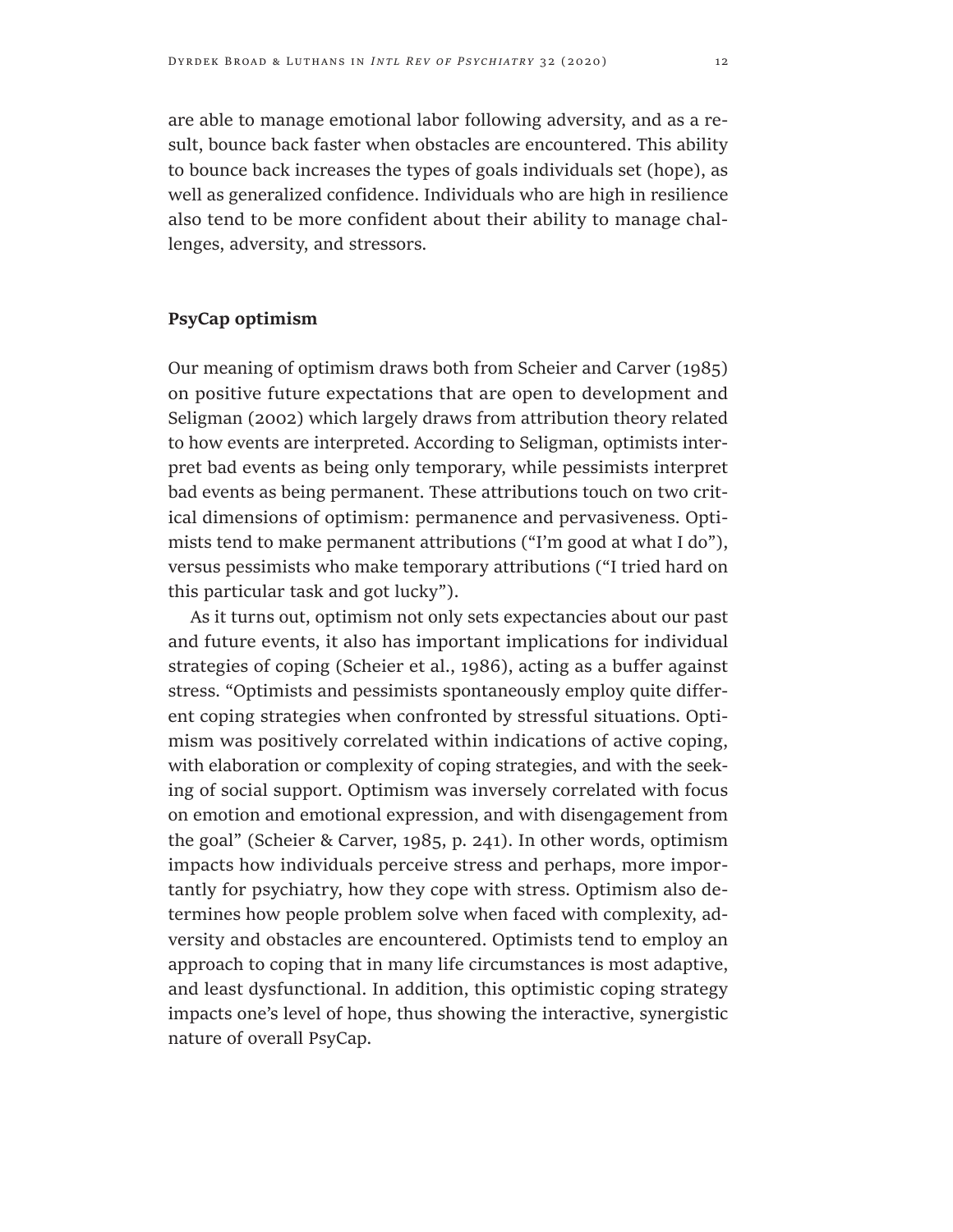# **Theoretical foundations for PsyCap**

As a second order construct, PsyCap's theoretical foundation draws from Hobfoll's (2002) psychological resources theory, which itself encompasses several stress theories, to include Conservation of Resources (COR) theory. COR suggests that individuals seek to acquire and maintain resources (objects, social status, social connections, time, knowledge). Stress occurs when there is a loss of resources, a threat of loss, or when individuals fail to gain resources after substantive resource investment and can result in increases in stress or anxiety (Hobfoll, 2002). COR also stands out in 4IR and PP2.0 as it emphasizes means for positive adaptation under circumstances of loss (such as in a VUCA environment), highlighting the importance of how individuals acquire, maintain, and foster the necessary resources to both meet their current demands and to help guard against further resource depletion (Wright & Hobfoll, 2004). As such, "one's ability to acquire and maintain resources is both a means and an end— a means for achieving success and ends that include adaptation, coping, and wellbeing," (Hobfoll, 2002, p. 307). Positive psychological resources, such as hope, efficacy, resilience, and optimism (compromising PsyCap), counteract the distress from resource demands, acting as a suppressor of stress and anxiety.

PsyCap also draws from well-known PP1.0 Barbara Fredrickson's (2001) Broaden-and Build theory of positive emotions. This theory would posit that when positive resources such as hope, efficacy, resilience, and optimism in PsyCap are developed, positive emotions are not only increased, but there can also be upward spirals of the four positive resources as well. These upward spirals promote the development of overall PsyCap. The broadened thought action repertoires can contribute to the explanation of the synergistic nature of PsyCap beyond the four positive psychological resources that make it up.

#### **PsyCap research especially relevant to psychiatry**

Since the introduction of POB (Luthans, 2002a, 2002b) and PsyCap (Luthans, Avolio, et al., 2007; Luthans et al., 2004; Luthans & Youssef, 2004; Luthans, Youssef, et al., 2007), the scientific work on PsyCap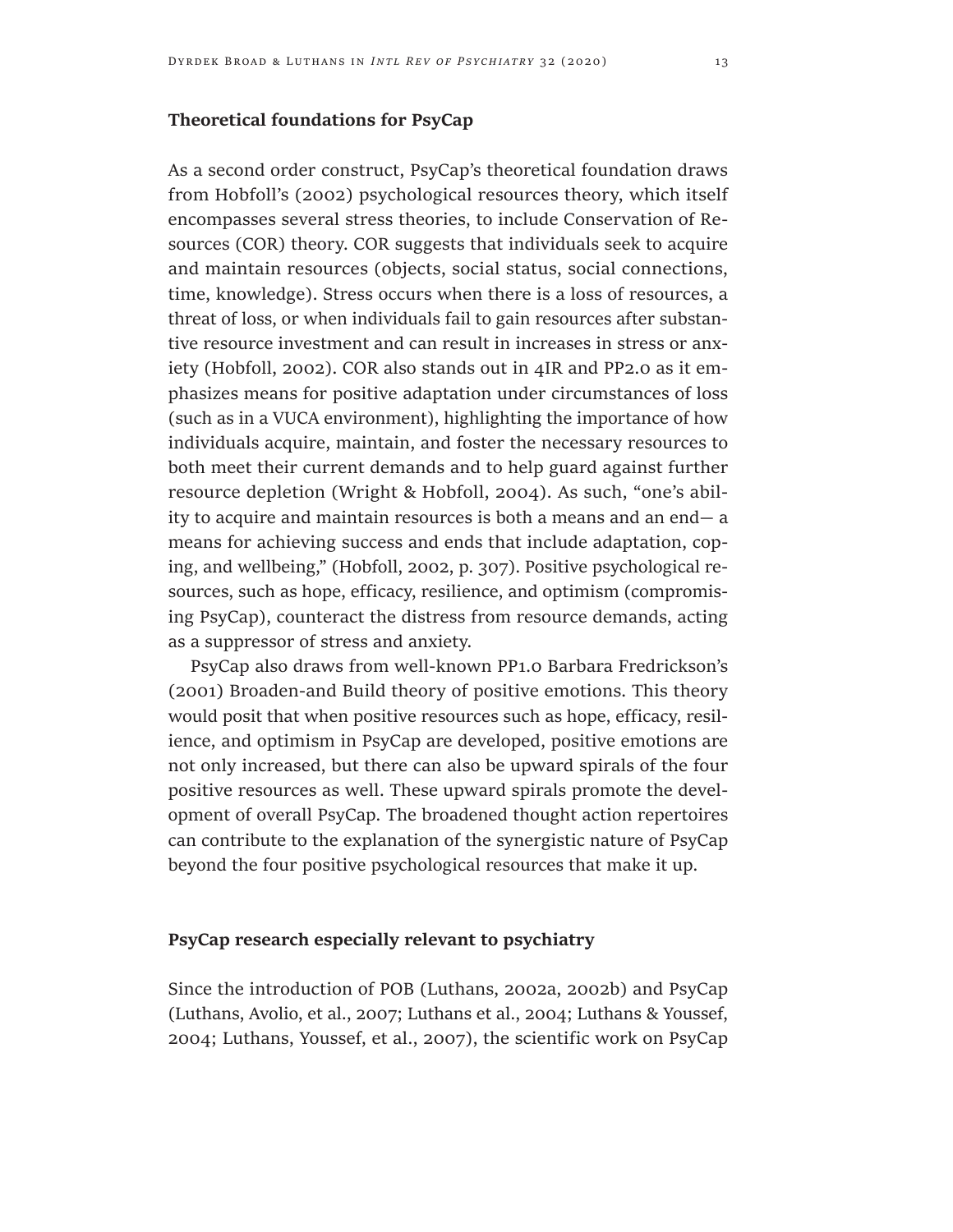has exploded globally. In recent years increasing relative emphasis is being given to human well-being over performance. Specifically, research pertinent to psychiatry and mental health in general is being conducted. There is growing cross-cultural empirical evidence of PsyCap reducing stress, anxiety, depression, substance abuse, PTSD, domestic abuse/violence and stigma, while increasing well-being, health and relationship PsyCap, constructive conflict, and overall life satisfaction (e.g. Krasikova et al., 2015; Luthans et al., 2013 and for a summary see Luthans & Youssef-Morgan, 2017).

Important from a psychiatric perspective, PsyCap can be developed domain specific, meaning that it can be developed as part of both patient and family mental health care, building the asset of collective PsyCap (*c*PsyCap) for family units (see Broad & Luthans, 2016). We propose *c*PsyCap can extend individual PsyCap skills to the family unit level of analysis, providing patients, families, and mental health professionals with a common language or, as we said previously –"scaffolding" in which to frame hope, efficacy, resilience, and optimism, or the HERO within. This strengths-based approach offers much promise to individuals facing a health crisis, physical and psychological. For example, we proposed at The Dana Farber Cancer Institute at Harvard University to change the lives of terminally ill patients by developing PsyCap resources, thus improving subjective wellbeing and positive emotions alongside their prescribed cancer treatment and care. The idea of an individual diagnosed with a serious illness focused on building PsyCap resources and well-being throughout their grueling journey offers new pathways and opportunities for patients which were previously untapped and underdeveloped. This serves as an example for psychiatrists and mental health professionals in general to provide an evidence-based positive mindset and suggested specific guidelines to leverage for their patient and family care.

# **PsyCap for psychiatric patients and family care**

Psychiatric patients and their family systems are known to experience heightened stressors related to diagnosis, treatment, and management (World Health Organization (WHO), 2005). In addition, stigma often results in the silent suffering of both patients and their families. We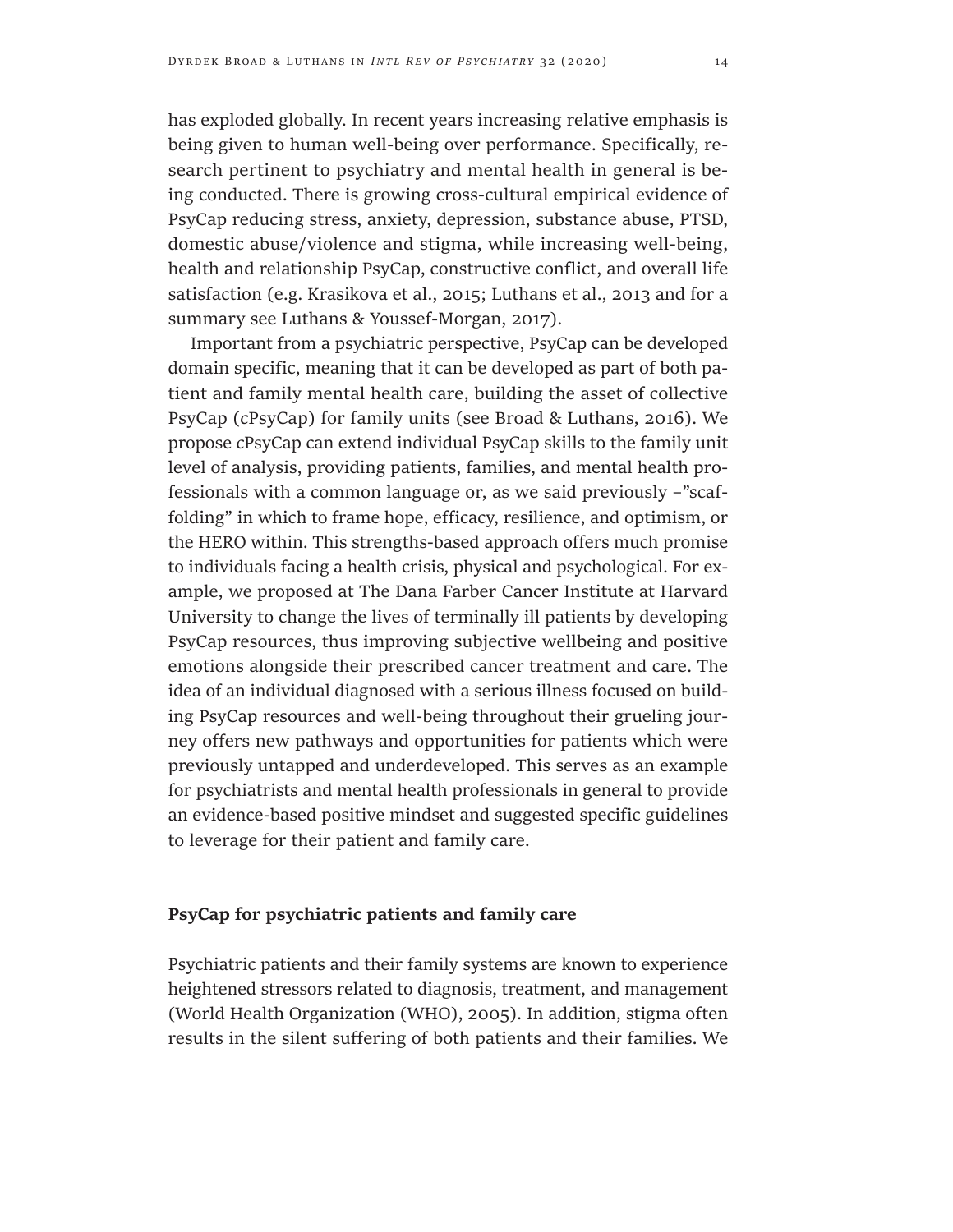believe that PsyCap can provide valuable positive psychological resources (hope, efficacy, resilience, and optimism) that can be developed simultaneous to diagnosis, treatment, and maintenance. We also believe that when family systems learn the skills of developing PsyCap resources, they are able to lean on this new source of "capital" as they define "who they are" both as individuals and as a family. They are also provided with domain specific guidance on how to expand their individual and family pathways, towards "who they can become." We now turn towards evidence-based guidance from PsyCap applicable to psychiatric mental health care.

#### **Developing patient and family hope**

The Psychological Capital Intervention (PCI) (Luthans et al., 2006, 2010) uses a three-pronged strategy in a goal-oriented framework, which includes goal design, pathway generation, and avoiding/overcoming obstacles. Patients and family members would begin by identifying an individual or collective valuable goal which they will use throughout the process. Participants are instructed on the ideal design for goals to include: (1) concrete end points to measure success; (2) an approach (rather than an avoidance) framework, which allows participants to positively move towards goal accomplishment instead of away from undesired goals, and (3) importance of identifying subgoals in order to reap the benefits of even small "wins," which Snyder et al. (1991) calls "stepping."

After a valuable goal is determined, pathways are then developed. First, using the stated goal, participants are asked to generate multiple pathways to this goal. They are encouraged to brainstorm as many alternative pathways as possible, regardless at this point of practicality of implementation. Patients and families work together to brainstorm these multiple pathways. The final step is to inventory pathways, which entails considering the resources required to pursue each pathway. After careful patient/family deliberation, the unrealistic goal pathways are discarded, and a smaller number of realistic goal pathways are identified.

Obstacles can act as goal blockers leading to negative reactions, frustration and disengagement from pursuing goals. The final stage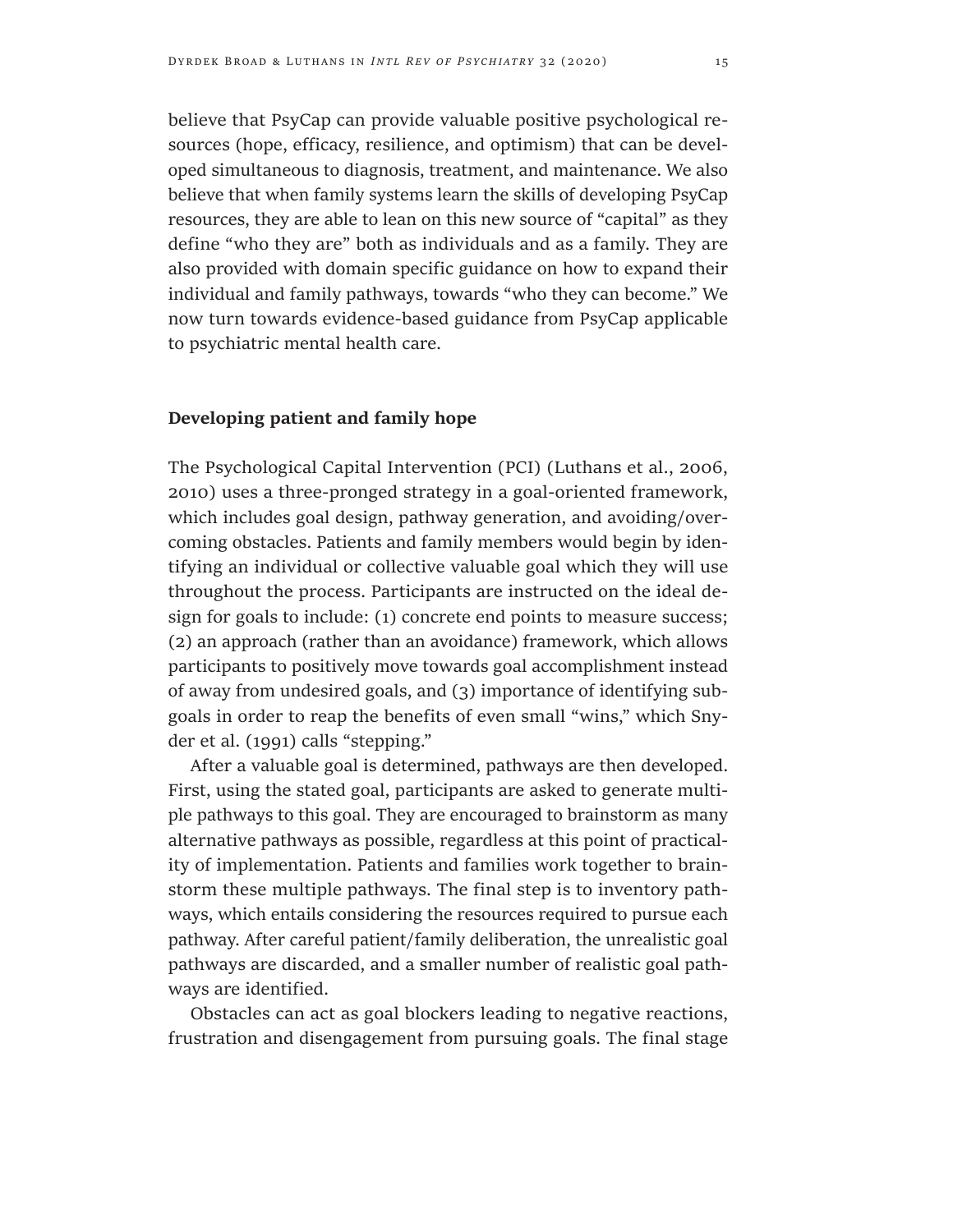in the hope development is building goal setting processes and anticipatory abilities in such a way as to anticipate, plan for, and overcome obstacles. Participants are instructed and given a few minutes to consider the potential obstacles, or "what can stop you from accomplishing your goal?" After time for self-reflection, the patient/ family members again gather to hear alternative perspectives on potential obstacles and strategies to overcome them. The facilitator focuses on utilizing this process to identify obstacles in advance and choose an alternate pathway or pathways to avoid blockage.

At the completion of this hope dimension of the PCI, patients/family members have identified a valuable goal in such a way as to take ownership, be prepared for obstacles, and be ready to implement multiple pathways as contingency plans. Throughout this PCI development process, the facilitator tries to acknowledge and encourage positive "selftalk." The facilitator maintains focus on goal setting, pathway generation, and overcoming obstacles as a process that can and should be applied to an array of patient/ family goals. Transferability back to daily life is emphasized. In other words, this part of the PCI focuses on how to increase participants' level of hope in the patient and family abilities to accomplish goals individually, and collectively.

Through exploring the process of building PsyCap hope further and by example, as patients and families learn about diagnosis and care, they can become empowered. This can be accomplished by developing realistic goals, identifying individual and family specific strengths and weaknesses, and collaborating together on pathways towards goal achievement. When goal pathways are blocked, they learn skills necessary to be flexible and adaptable, empowering them to quickly reset and refocus on predetermined alternate pathways to achieve and positively continue forward in goal pursuit and eventual attainment. Participants are also provided with evidence-based tips on how to reduce emotional labor associated with setbacks and adversity.

#### **Developing patient and family efficacy**

As indicated, Albert Bandura is widely recognized for the theoretical foundation and developmental processes for building efficacy or confidence. When developing PsyCap, efficacy was arguably the most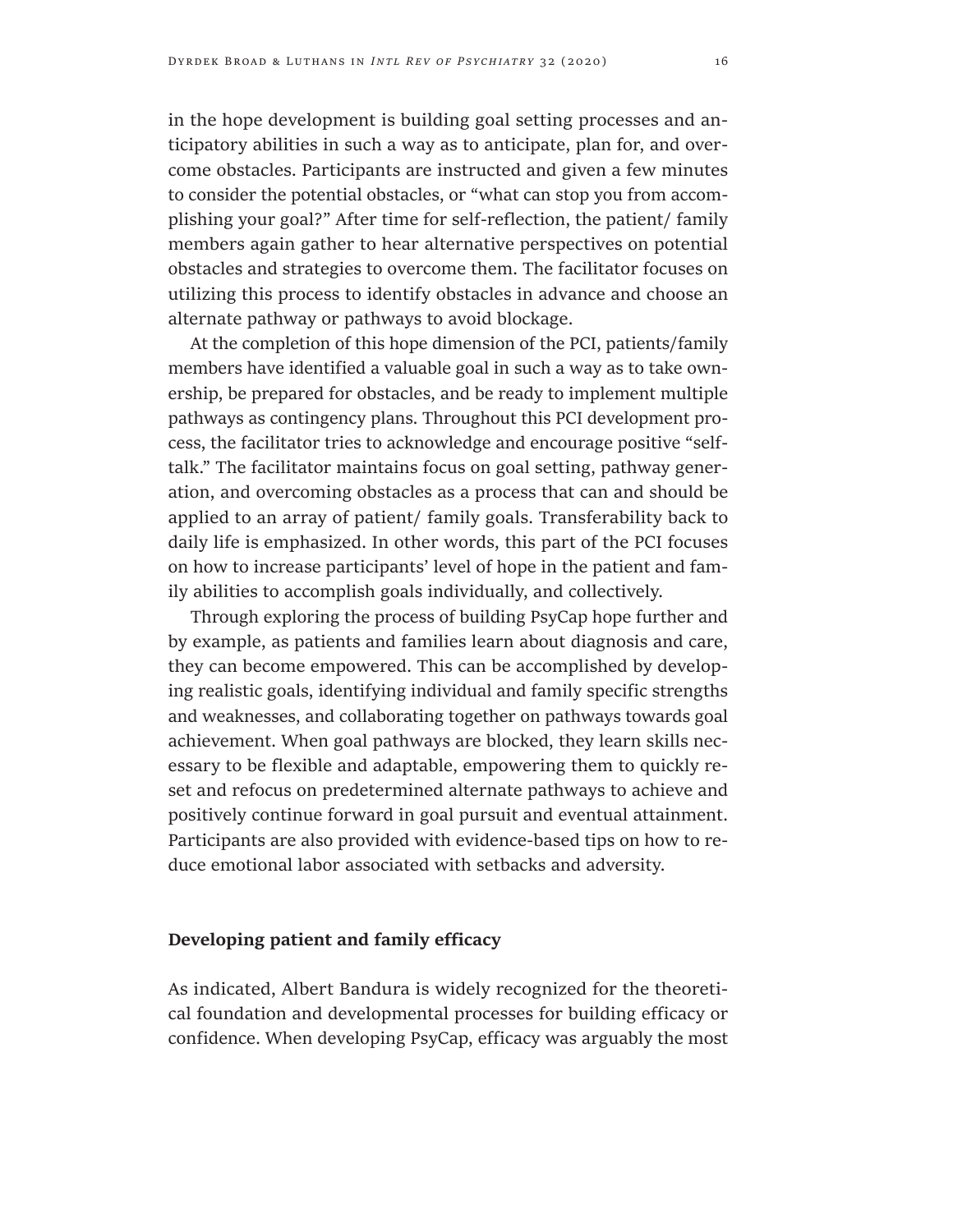criteria-meeting and academically accepted of the four components (Luthans, 2002a, Luthans, Youssef, et al., 2007). The efficacy input into our PCI largely draws from Bandura's widely recognized taxonomy of sources of efficacy. These include task mastery or success, modelling or vicarious learning, social persuasion and positive feedback, and physiological and/or psychological arousal. In addition, there is extensive academic literature that evolves efficacy from an individual asset, to the collective, through similar collective development processes (e.g. see Broad & Luthans, 2016).

In our PCI, following Bandura's emphasis on the role that goal orientation and framing plays in building efficacy, we integrate our previously described goal exercise with the four sources of efficacy. We also reflect on what we know about relatively stable personality traits which have been identified and composed as a snapshot of the patient and family. For example, we would suggest encouraging patients and family members to reflect back on a personality exercise which led to a family view of personalities. From this, we then encourage family members to discover and evaluate where there may be natural talents, where personality factors match efficacy requirements (e.g. choosing an extravert to deliver the family dinner speech, the family artist to draw a sketch for the dinner party, etc.). During this time, the facilitator engages in allowing participants to experience and model success, and through social persuasion and arousal, are all aimed at accomplishing the patient/family goals set earlier in the development of hope. This efficacy building process elicits positive emotions and builds the participant's confidence, and also collectively the patient and family's confidence, to generate and implement plans to attain goals.

The facilitator and other participants serve as role models for this efficacy-building process. Bandura asserts that the perceived expertise and the relevance of models are key to determining the magnitude of influence. As described under the hope input into the PCI, when participants generate pathways, inventory resources required for goal accomplishment, and identify sub-goals as milestones or stepping goals to accomplishment, they have created an imaginal, implicit successful experience. This success in turn is modelled by participants for each other. Participants are able to visualize accomplishing each step towards their goal. In other words, in this input into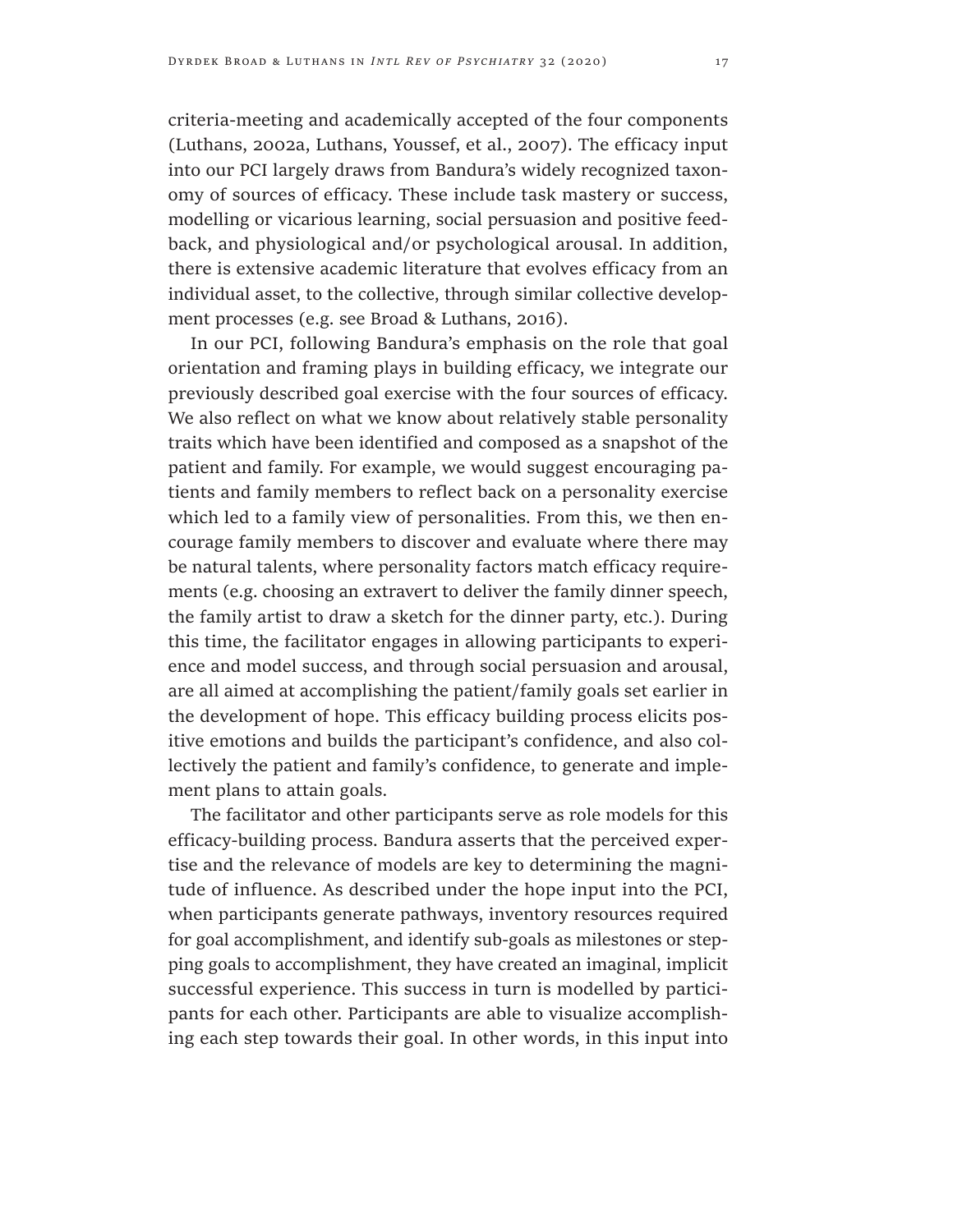the PCI, participants and their families (the collective), gain implicit task mastery and experience success to enhance their individual and collective efficacy in the PsyCap development process. Additionally, the detailed work composing a view of the collective personality dimensions deepens knowledge about inherent personality dimensions among the patient and family members. This fosters an environment whereby inherent personality dimensions combined with individual skills and abilities can be matched to tasks that build individual and collective efficacy.

Exploring the process of building PsyCap efficacy further and through example, as patients and family members learn about their strengths and weaknesses, they begin to build collective self-awareness. This includes an understanding of inherent personality factors, responses to stress (and different stressors), and coping mechanisms (domain and diagnosis specific). They also can develop specific evidence-based practices to increase confidence by focusing on task mastery (i.e., using appropriate coping skills), positive feedback and social persuasion, modelling, vicarious learning, and physiological and psychological arousal.

### **Developing patient and family resilience**

There are three major recognized components of resilience attributed to the work of well-known developmental psychologist Ann Masten (2001): asset factors, risk factors, and influence processes. In the PCI, these components are adapted to the individual/family level of discussion and analysis. Assets refer to factors that increase resiliency (e.g., education, cooperation, support). Masten's (2001) research, as well as others, has found that resilience factors can be managed, developed, and accelerated. The most effective development strategies were found to be based upon enhancing assets, and proactively avoiding risky, potentially adverse events.

The resilience input into our PCI focuses on developing and changing patient/family member perceptions of influence through cognitive, emotional, and behavioral processes. As indicated, highly resilient people are characterized by a staunch view of reality (Coutu, 2002). Thus, as the resilience input into our PCI strategy, participants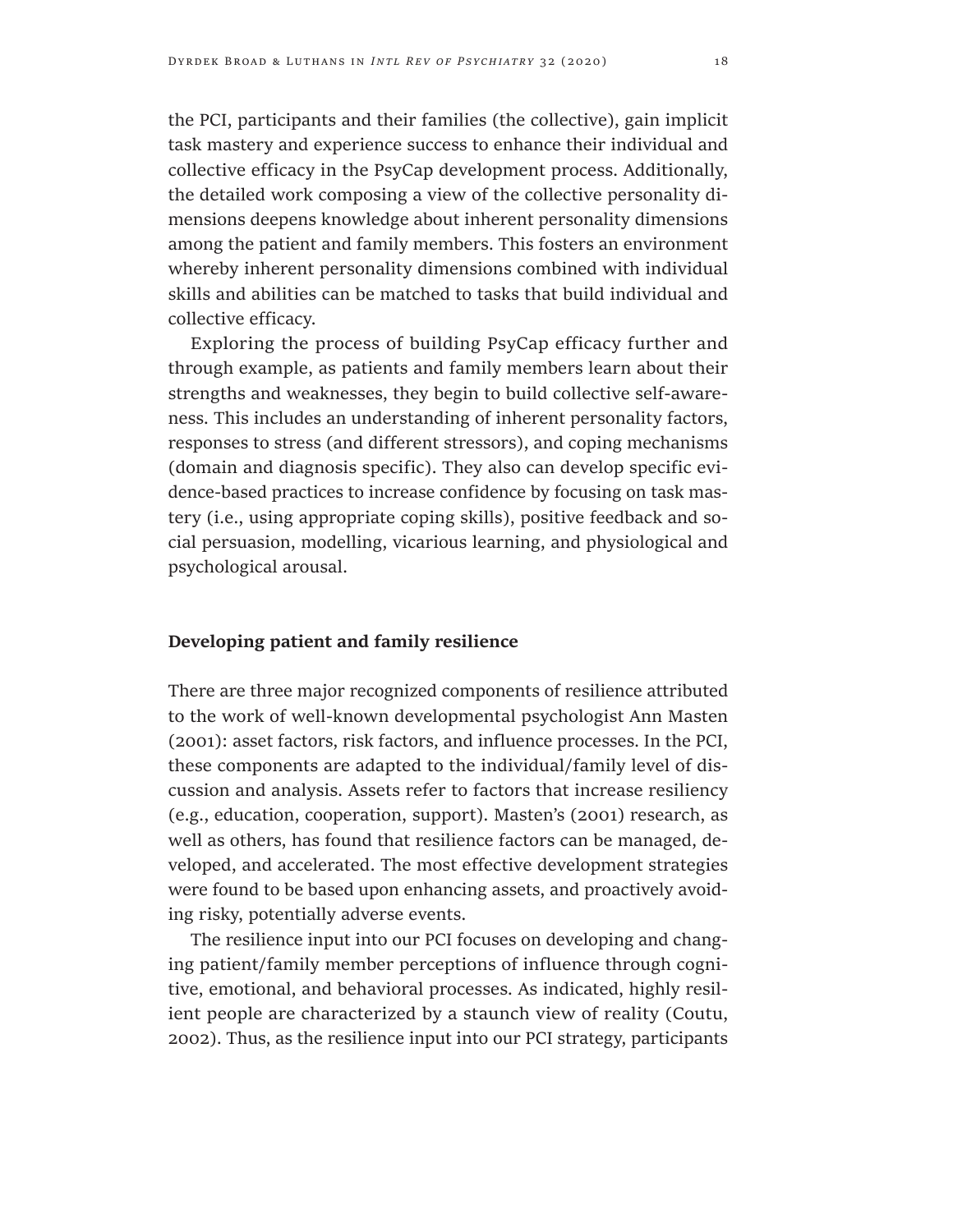identify a recent setback. This can be major (a recent diagnosis) or minor (new environment requiring new coping strategies). Participants are then instructed to write their immediate reactions to the identified setback. The facilitator then elaborates on examples of a staunch view of reality and an ideally resilient process for mentally framing, or reframing, a setback—what is within the participants control, out of their control, and various options for taking corrective, hopefully collective (i.e. with family) action.

In affecting the perception of influence in building resiliency, cognitive processes are employed to frame patient/family setbacks in terms of impact, control, and options associated with participant goals. Participants are asked to repeat/practice these new processes on additional relevant setbacks at school/ work/home in order to reinforce learned cognitive processes which perpetuate the development of not only resiliency, but also "realistic" optimism (demonstrating again the interactive, synergistic nature of the PsyCap facets). Participants are encouraged to practice anticipating and addressing setbacks associated with goals in the hope building process. When participants more accurately frame a patient/ family setback in terms of true impact, control, and options, they are more likely to not only bounce back from a setback but may be able to attain levels even above where they started. Thus, going beyond the original level of patient/family wellbeing and performance after a setback is central to the collective resiliency input in the PsyCap development process.

Exploring the process of building PsyCap resilience further and through example, patients and family members having identified strengths and weaknesses will further explore assets, influences and control. When adversity does strike, patients and family members learn how to quickly deploy previously identified assets, assess which are currently within their control and outside their control, and then as individuals and collectively try to mitigate the risk factors that may impede their bouncing back and beyond.

#### **Developing patient and family optimism**

When it comes to optimism, we draw from expectancy- value orientation and positive attributional, explanatory style, with realistic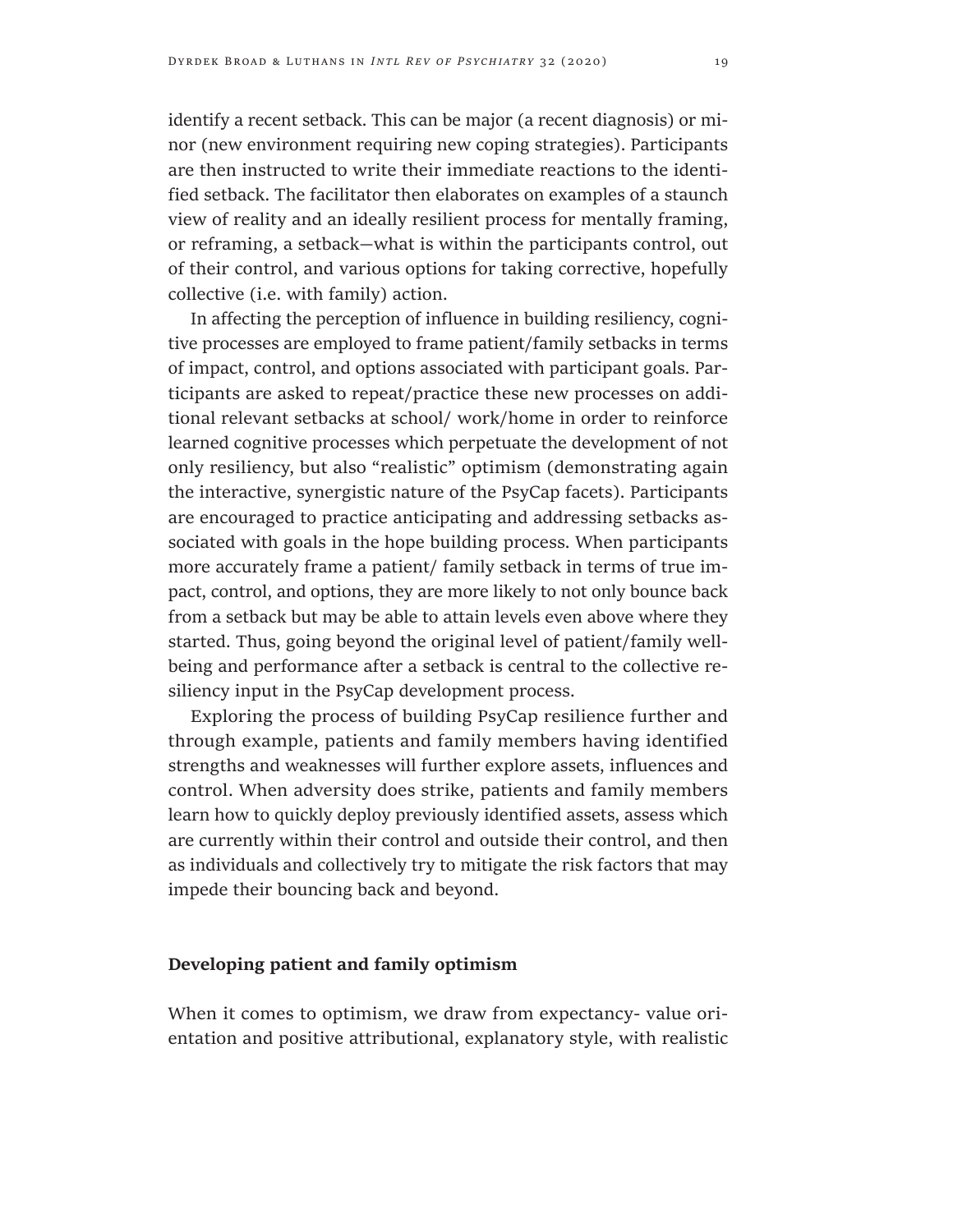optimism being the ideal. The facilitator requests the patient/family to complete an exercise where each member writes down three things they are thankful for as it relates to their family unit. Each family member shares their three things within the group, and then they collectively build out a list of family attributes they currently possess. This list should be guided by making a contribution towards meeting goals and strengthening their family bond.

The facilitator then provides information to the participants about how hope, efficacy, and resilience can also provide value by building family optimism. In addition, the facilitator addresses how optimism can impact decision making under stress, the so-called threat rigidity cycle (Staw et al., 1981), and common reactions to stress. The patient/ family reflects on the outcomes of the collective personality view of the unit. They identify who in the family may be naturally optimistic, and who in the family may be naturally pessimistic. Critical in this phase of the PCI is that there is no one gold standard. In fact, a naturally optimistic patient/family member may gain great value by spending time with a relatively more pessimistic counterpart in identifying obstacles to goals and finding that level of optimism that is rooted in a staunch sense of reality (a hallmark of resilience). The facilitator will describe tendencies between optimists and pessimists. For example, in preparing for obstacles, pessimists lose more options by expecting bad things to happen. In the collective hope development portion of this PCI, worst-case scenarios can be anticipated, and preparations proactively put in place for the patient/family to continue to move ahead and succeed. This process counteracts pessimism and supports the development of realistic, yet optimistic, expectations and is reinforced by positive "self and family talk," while also positively impacting patient and family confidence.

Exploring the process of building PsyCap optimism further and through example, patients and family members can engage in small, daily rituals (i.e. doing specific things at specific times) to boost optimism. An example would be identifying positive emotions that occur daily (e.g. a valued family time occurring around meals at the dinner table) and taking moments to reflect or share these collectively. They can also benefit by engaging in positive future planning, increasing hope and optimism simultaneously.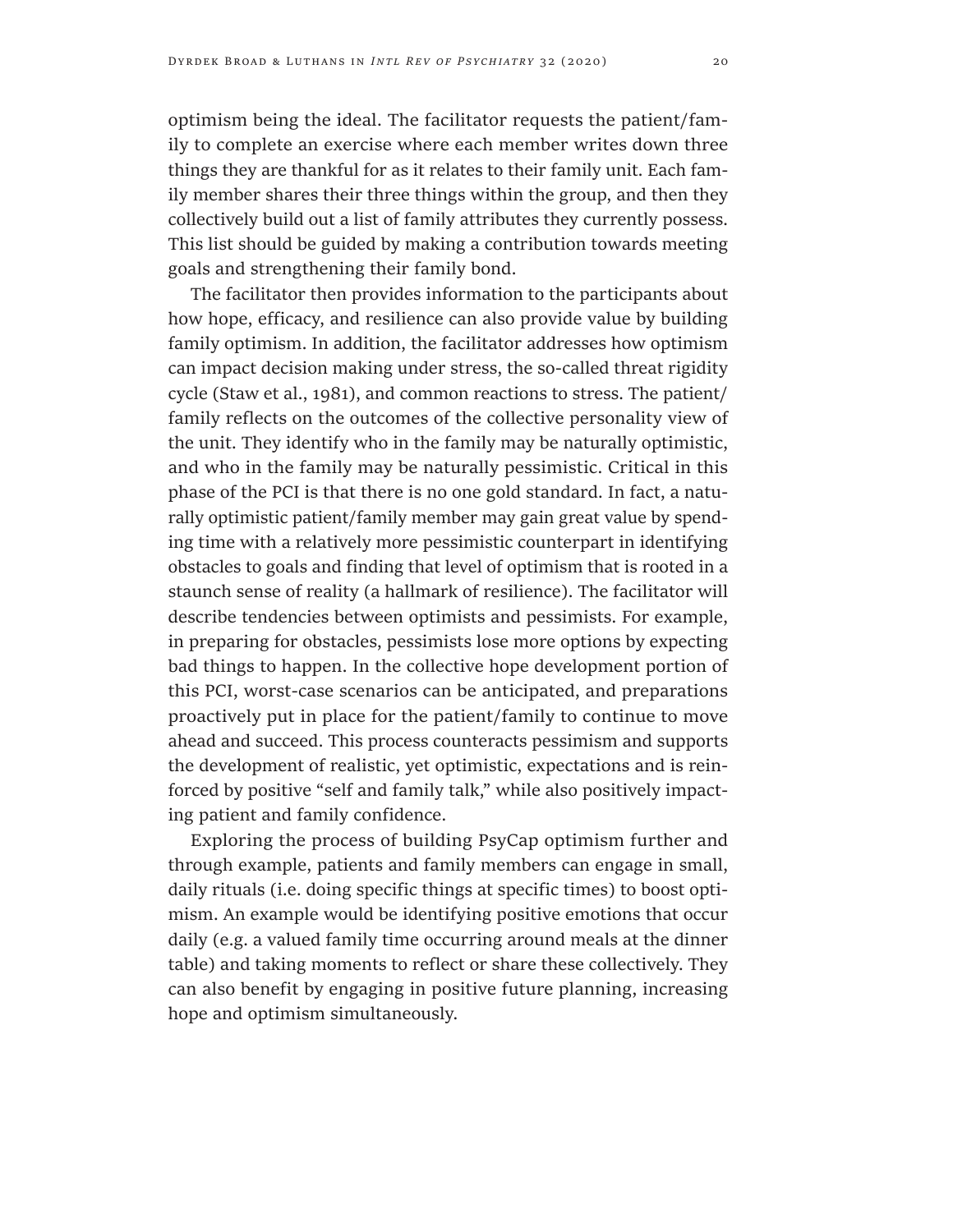# **PsyCap in 4IR, PP2.0 and psychiatry — evidence-based but so far under-utilized**

As 4IR redefines "who we are," PsyCap is certainly evidence- based but as yet under-utilized approach which we assert can assist us in finding it. The opportunities within 4IR are numerous: the use of artificial intelligence to promote well-being and mental health provide many promising opportunities to psychiatry, and in the delivery of mental health services in general. Collaborations through our Positive Organizational Behavior Institute (POBI) (a non-profit Washington, DC based global think tank committed to well-being and performance) have included work with POBI Fellow Dr. Kazuo Yano (also Corporate Chief Scientist, Hitachi Ltd, Tokyo, Japan), alongside his work with MIT (see Broad, 2020; Tsuji et al., 2019).

Originally focusing on happiness in the workplace, Dr. Yano has conducted years of research over tens of thousands of participants leveraging wearable technologies powered by artificial intelligence and machine learning. Originally starting with "smart badges" that were worn around employee's necks to track a host of measures including biometric, voice (intonation/tone/ valence, not content), eye contact, etc., correlated with Outlook and email behaviors. This data provided valuable insights into individualized happiness in the workplace, which was further leveraged through the use of artificial intelligence and machine learning. For example, mini instructions were provided to participants throughout the day on activities and actions in which to engage ("You've been sitting 2 hours, time to get up and take a walk" or "Today is a good day to participate in an optimism building exercise," etc.). Over time, individual behaviors can be altered through the artificial intelligence powered by machine learning algorithms providing customized and individualized specific tips and instructions for the improvement of well-being. This provides compelling futuristic psychiatric care opportunities where patient/family well-being and performance can potentially be managed in *real time*.

Upon beginning discussions with Luthans and Broad in the spring of 2018 in Seoul, Korea, Yano and his team began the study of PsyCap in place of happiness. They recognized that a focus on happiness every day may actually lead to degradations in happiness while increasing stress, anxiety, and depression resulting from not meeting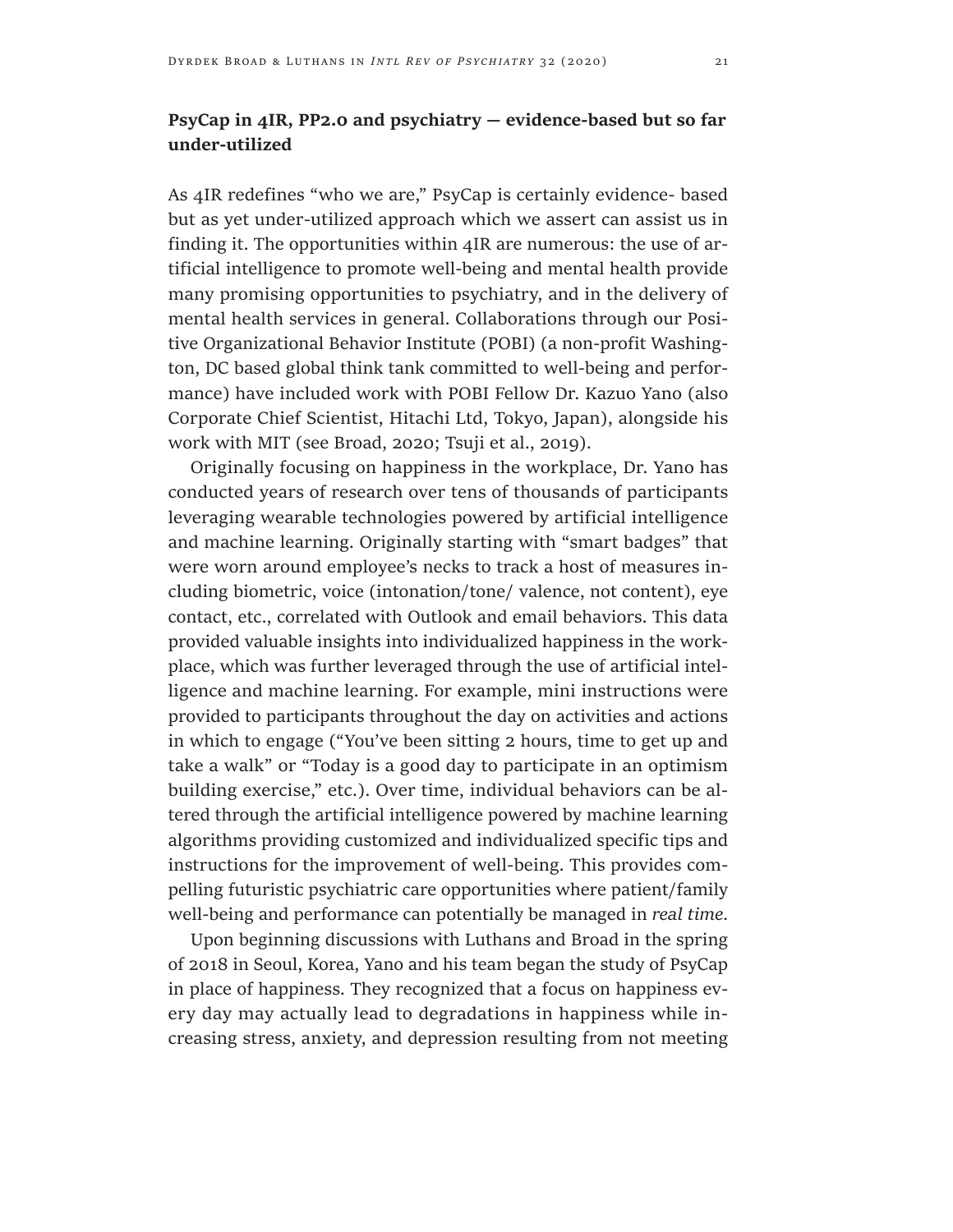expectations about being happy (Wong, 2011). State-like PsyCap provided more promise to participants as they are educated to expect to see PsyCap fluctuate and are assured they will be provided with evidence-based tips to increase replenishable psychological resources that promote well-being, performance, and ultimately thriving (Tsuji et al., 2019).

This Japanese research is a great example of a 4IR technology that can be leveraged to increase PsyCap. Since its inception, mobile apps have taken the place of "smart badges" worn around participants necks promoting access and scalability. In psychiatry, we imagine a 4IR future where patients receiving a diagnosis can leverage such wearable technologies. Their biometric, eye/voice, social engagement/ contact, etc., could be measured and monitored as a means for patients to engage proactively in support of their well-being, performance, and *thriving*. In addition, this approach would seem to provide invaluable information that psychiatrists may be able to statistically analyze in creating proactive, customized, and individualized treatment protocols that extend and expand patient and family well-being and performance. We propose this type of engagement with such 4IR technological breakthroughs could have a radical impact on theory, research, and within psychiatric treatment modalities, as well as and in mental health in general and assist in developing PsyCap for increased wellbeing and performance.

The evidence-base for PsyCap can be found in the extensive research published in the hundreds of peer-reviewed journals on every continent providing opportunities to span cultural and socio-cultural barriers (Luthans & Youssef-Morgan, 2017). Moreover, breakthrough technologies in 4IR (such as Japan's wearable sensors) can help address the metropolitan vs. rural variations in mental health care. They may also provide promising new approaches such as PsyCap for the practice of psychiatry in the 4IR by extending reach in care, and quality of care to both metropolitan and rural communities who are too often suffering in silence.

As we consider traditional sources of competitive advantage, the advantages of economic, human, social, and psychological capital will remain critical factors in 4IR. Historically, economic, human, and social capital have received considerably more attention than now decades young PsyCap. However, we believe that 4IR will usher in a continued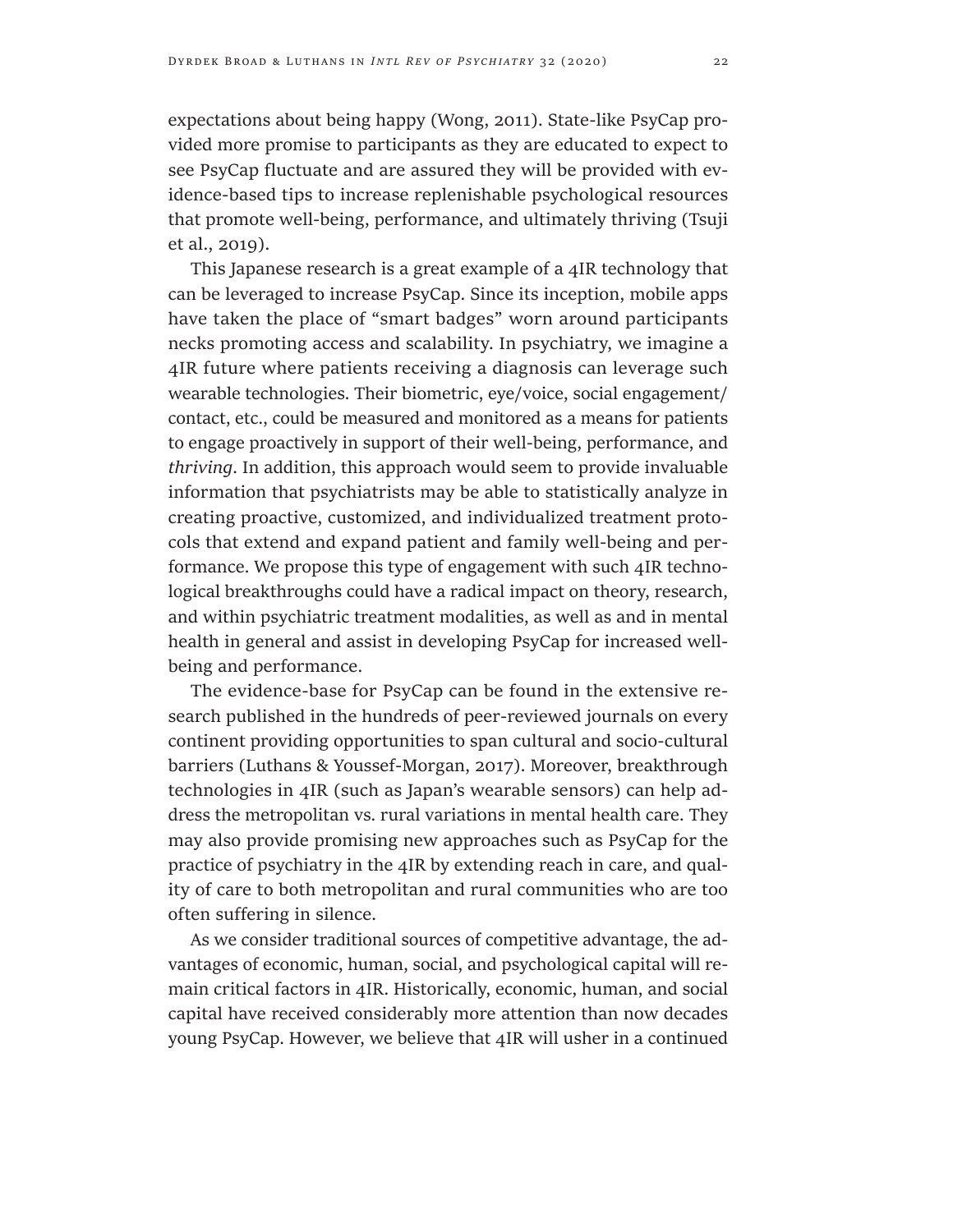focus on the well-being for *all people*. Psychiatric and mental health professionals can leverage PsyCap as outlined in this article to patient and family care, extending their reach to rural populations globally through 4IR connectivity, while simultaneously improving the quality of patient and family treatment and care.

In relation to PP2.0, POB and PsyCap have much to gain in looking at the balanced approach between the positive and negative (Wong, 2011), to include the dialectical nature of how PsyCap is developed within specific domains of psychiatric diagnosis, treatment and maintenance. We believe that well-being and performance can be increased in *wellness* and *illness* through the development of PsyCap. We also see value in understanding the so-called "dark side" of emotions and how they can be harnessed through PsyCap cognitive processes to limit unhealthy emotional labor. In this manner, "dark side" emotions can be alchemized into eventual positively focused PsyCap resource development.

The unintended consequences of 4IR and the persistent VUCA environment we face as societies will have profound impacts on "who we are" as human beings that will require a deeper understanding through scientific inquiry. The acceleration and speed of 4IR will require rapid adjustments in how we live, work, learn, play, and govern, and individuals will vary significantly in these transitions and paradigm shifts. While the 4IR provides many opportunities for a positive approach, much can still be learned about the negative impacts on humans, and how this can be mitigated through the development of new skills and evidence-based resources, such as PsyCap.

#### **A final word**

As we move forward into 4IR and PP2.0, we understand both the opportunity and peril that exists. This dialectic must be effectively managed to have a smooth, optimal global transformation. Simultaneously, the landscape of mental health globally has declined substantially over the past few decades, putting increased concern and focus on wellbeing and performance. COVID-19 presents huge additional threats to global mental health due to stress, anxiety, depression, substance-abuse, and suicide, while we battle to extend healthcare to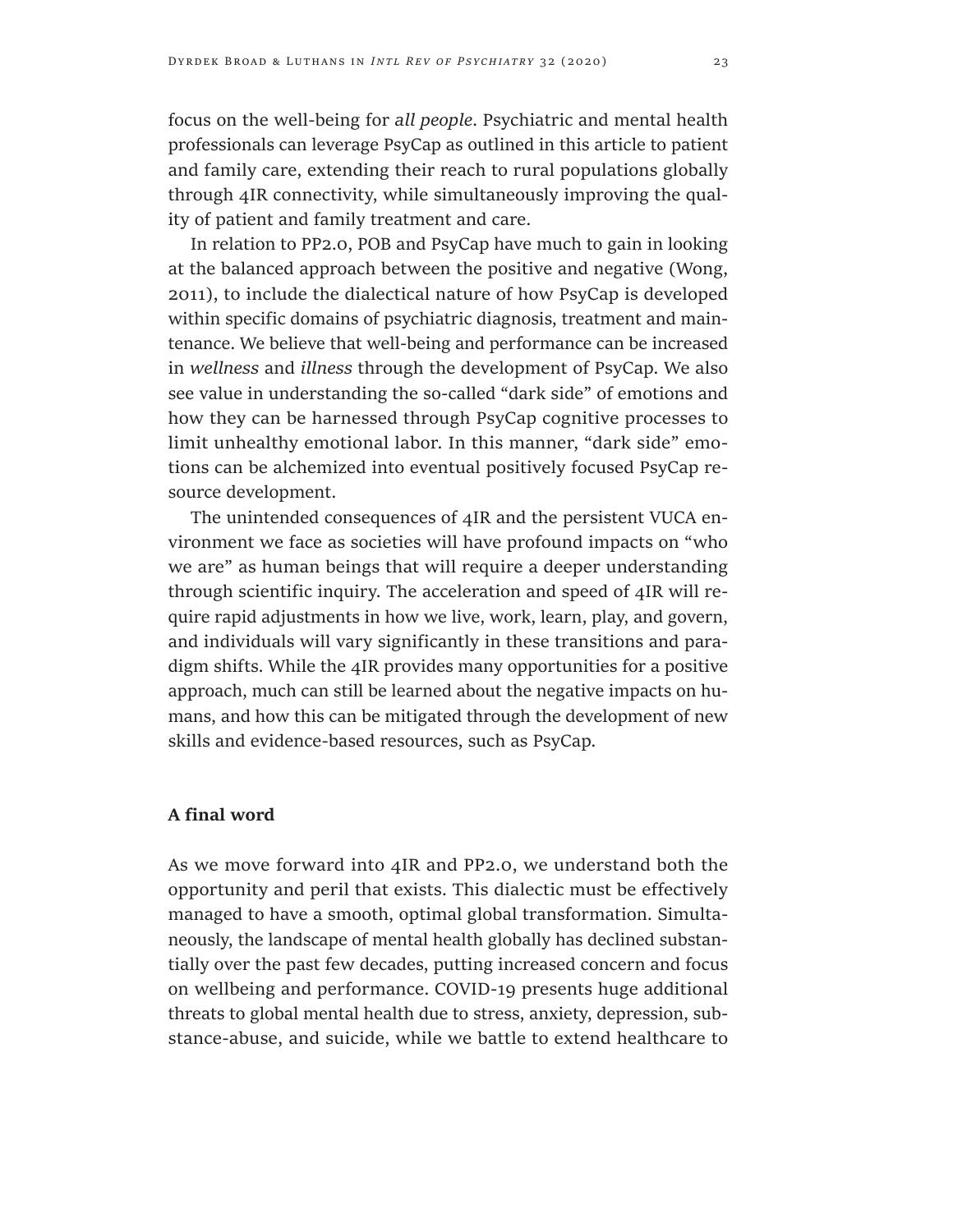geographically dispersed and underserved rural populations. POB and PsyCap can provide psychiatric and mental health professionals a relatively new evidence- based approach to help meet the present and future well-being challenges in patient and family care.

**Disclosure** No potential conflict of interest was reported by the authors.

### **References**

- Andrilla, C. H. A., Patterson, D. G., Garberson, L. A., Coulthard, C., & Larson, E. H. (2018). Geographic variation in the supply of selected behavioral health providers. *American Journal of Preventive Medicine*, *54*(6 Suppl 3), S199–S207. <https://doi.org/10.1016/j.amepre.2018.01.004>
- Avey, J. B., Luthans, F., & Youssef, C. M. (2010). The additive value of positive psychological capital in predicting work attitudes and behaviors. *Journal of Management*, *36*(2), 430–452. <https://doi.org/10.1177/0149206308329961>
- Avey, J. B., Reichard, R. J., Luthans, F., & Mhatre, K. H. (2011). Meta-analysis of the impact of positive psychological capital on employee attitudes, behaviors, and performance. *Human Resource Development Quarterly*, *22*(2), 127–152. [https://](https://doi.org/10.1002/hrdq.20070) [doi.org/10.1002/hrdq.20070](https://doi.org/10.1002/hrdq.20070)

Bandura, A. (1997). *Self-efficacy: The exercise of control*. Freeman.

- Broad, J. D., & Luthans, F. (2016). Leading and developing health and safety through collective psychological capital. In E. K. Kelloway, K. Nielsen, and J. K. Dimoff (Eds.), *Leading to occupational health and safety: How leadership behaviors impact organizational safety and well-being* (pp. 255–279). John Wiley & Sons.
- Broad, J. D. (2020). Accruing and leveraging untapped and underdeveloped resources and technologies as a means to manage stress in entrepreneurial ventures. In P. L. Perrewé, P.D. Harms, & C. H. Chang (Eds.), *Research in occupational stress and well-being: Entrepreneurial and small business stressors, experienced stress, and well-being* (Vol. 18). Emerald Publishing.
- Corrigan, P. (2004). How stigma interferes with mental health care. *The American Psychologist*, *59*(7), 614–625. <https://doi.org/10.1037/0003-066X.59.7.614>
- Coutu, D. L. (2002). How resilience works. *Harvard Business Review*, *80*(5),  $46 - 55.$
- Dawkins, S., Martin, A., Scott, J., & Sanderson, K. (2013). Building on the positives: A psychometric review and critical analysis of the construct of psychological capital. *Journal of Occupational and Organizational Psychology*, *86*(3), 348–370.<https://doi.org/10.1111/joop.12007>
- Djourova, N., Rodriguez, I., & Lorente-Prieto, L. (2019). Individual profiles of psychological capital in a Spanish sample. *Journal of Social Science Research*, *14*, 3029–3047. <https://doi.org/10.24297/jssr.v14i0.8042>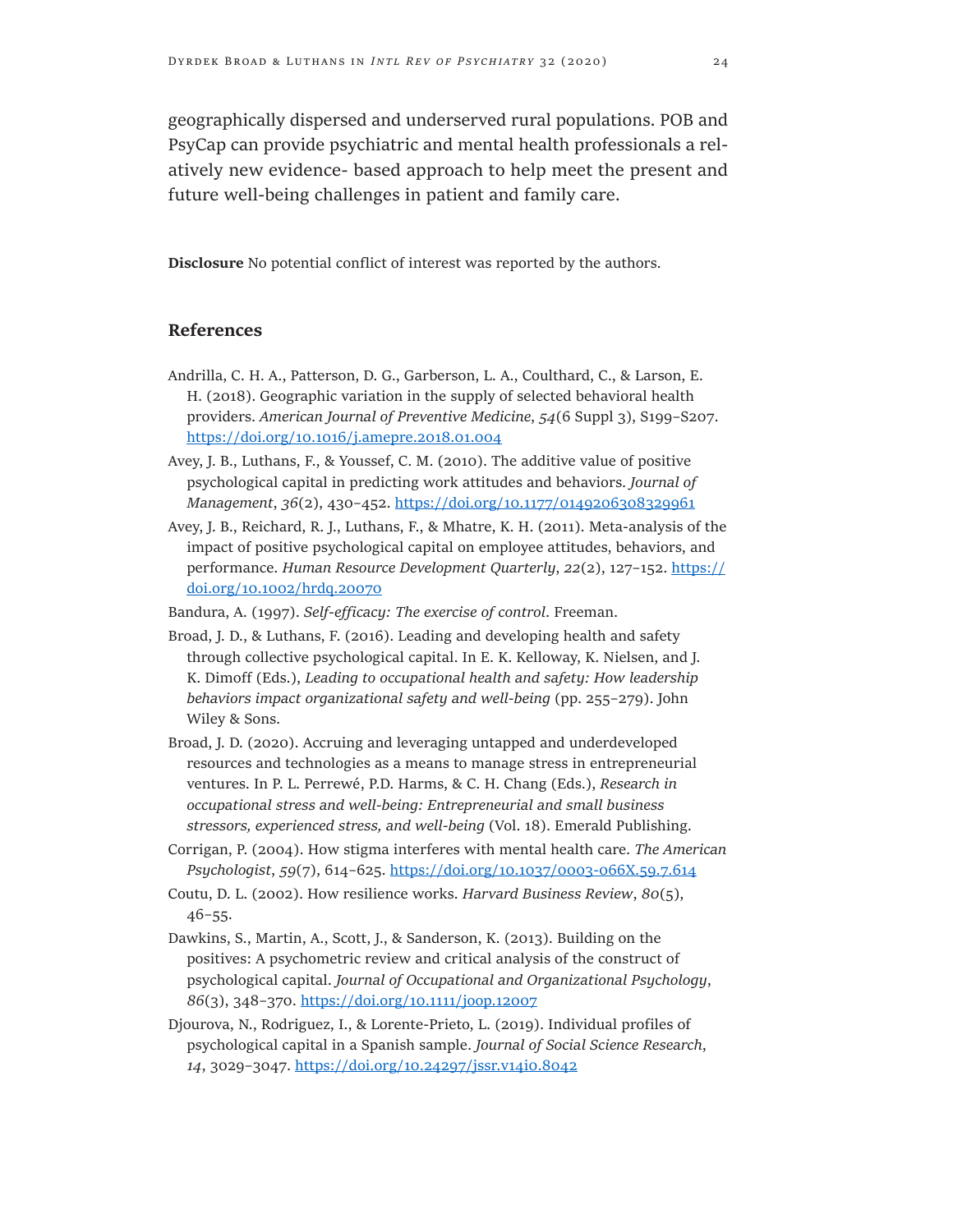- Fredrickson, B. L. (2001). The role of positive emotions in positive psychology; The broaden-and-build theory of positive emotions. *American Psychologist, Special Issue*, *56*, 218–226.
- Hobfoll, S. (2002). Social and psychological resources and adaptation. *Review of General Psychology*, *6*(4), 307–324. <https://doi.org/10.1037/1089-2680.6.4.307>
- Ivtzan, I., Lomas, T., Hefferon, K., & Worth, P. (2016). *Second wave positive psychology*. Routledge.
- Krasikova, D. V., Lester, P. B., & Harms, P. D. (2015). Effects of psychological capital on mental health and substance abuse. *Journal of Leadership & Organizational Studies*, *22*(3), 280–291. [https://doi.](https://doi.org/10.1177/1548051815585853) [org/10.1177/1548051815585853](https://doi.org/10.1177/1548051815585853)
- Luthans, F. (2002a). The need for and meaning of positive organizational behavior. *Journal of Organizational Behavior*, *23*(6), 695–706. [https://doi.](https://doi.org/10.1002/job.165) [org/10.1002/job.165](https://doi.org/10.1002/job.165)
- Luthans, F. (2002b). Positive organizational behavior: Developing and managing psychological strengths. *Academy of Management Executive*, *16*(1), 57–72.
- Luthans, F., Avey, J. B., Avolio, B. J., Norman, S. M., & Combs, G. M. (2006). Psychological capital development: Toward a micro-intervention. *Journal of Organizational Behavior*, *27*(3), 387–393. <https://doi.org/10.1002/job.373>
- Luthans, F., Avey, J. B., Avolio, B. J., & Peterson, S. J. (2010). The development and resulting performance impact of positive psychological capital. *Human Resource Development Quarterly*, *21*(1), 41–67. [https://doi.org/10.1002/](https://doi.org/10.1002/hrdq.20034) [hrdq.20034](https://doi.org/10.1002/hrdq.20034)
- Luthans, F., Avolio, B. J., Avey, J. B., & Norman, S. M. (2007). Positive psychological capital: Measurement and relationship with performance and satisfaction. *Personnel Psychology*, *60*(3), 541–572. [https://doi.](https://doi.org/10.1111/j.1744-6570.2007.00083.x) [org/10.1111/j.1744-6570.2007.00083.x](https://doi.org/10.1111/j.1744-6570.2007.00083.x)
- Luthans, F., Luthans, K. W., & Luthans, B. C. (2004). Positive psychological capital: Beyond human and social capital. *Business Horizons*, *47*(1), 45–50. <https://doi.org/10.1016/j.bushor.2003.11.007>
- Luthans, F., & Youssef, C. M. (2004). Human, social, and now positive psychological capital management. *Organizational Dynamics*, *33*(2), 143–160. <https://doi.org/10.1016/j.orgdyn.2004.01.003>
- Luthans, F., Youssef, C. M., & Avolio, B. J. (2007). *Psychological capital*. Oxford University Press.
- Luthans, F., & Youssef-Morgan, C. (2017). Psychological capital: An evidencebased positive approach. In F. Morgeson (Ed.), *Annual Review of Organizational Psychology and Organizational Behavior* (vol. 4, pp. 339–366). Wiley.
- Luthans, F., Youssef-Morgan, C., & Avolio, B. J. (2015). *Psychological capital and beyond*. Oxford University Press.
- Luthans, F., Youssef, C. M., Sweetman, D. S., & Harms, P. D. (2013). Meeting the leadership challenge of employee well-being through relationship PsyCap and Health PsyCap. *Journal of Leadership & Organizational Studies*, *20*(1), 118–133. <https://doi.org/10.1177/1548051812465893>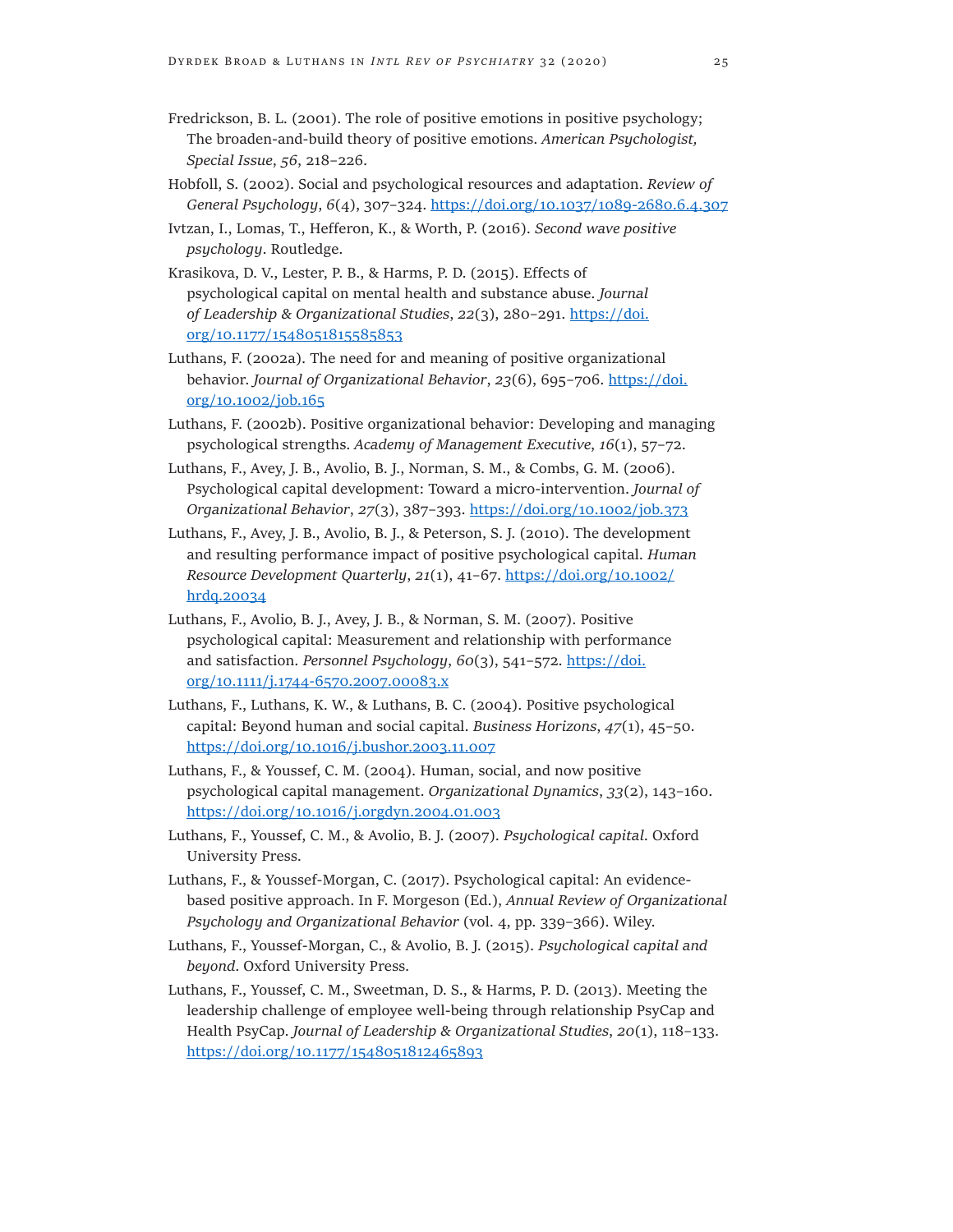- Lomas, T., & Ivtzan, I. (2016). Second wave positive psychology: Exploring the positive-negative dialectics of wellbeing. *Journal of Happiness Studies*, *17*(4), 1753–1768. <https://doi.org/10.1007/s10902-015-9668-y>
- Masten, A. S. (2001). Ordinary magic: Resilience processes in development. *The American Psychologist*, *56*(3), 227–239. [https://doi.](https://doi.org/10.1037/0003-066X.56.3.227) [org/10.1037/0003-066X.56.3.227](https://doi.org/10.1037/0003-066X.56.3.227)
- Mayer, C., Vanderheiden, E., & Oosthuizen, R. M. (2019). Transforming shame, guilt, and anxiety through a salutogenic PP1.0 and PP2.0 counseling framework. *Counselling Psychology Quarterly*, (*32*) (3-4), 436–452. [https://](https://doi.org/10.1080/09515070.2019.1609421) [doi.org/10.1080/09515070.2019.1609421](https://doi.org/10.1080/09515070.2019.1609421)
- Newman, A., Ucbasaran, D., Zhu, F., & Hirst, G. (2014). Psychological capital: A review and synthesis. *Journal of Organizational Behavior*, *35*(S1), S120–S138. <https://doi.org/10.1002/job.1916>
- Pescosolido, B. A., Monahan, J., Link, G., Stueve, A., & Kikuzawa, S. (1999). The public's view of the competence, dangerousness, and need for legal coercion of persons with mental health problems. *American Journal of Public Health*, *89*(9), 1339–1345.<https://doi.org/10.2105/ajph.89.9.1339>
- Quinnett, P. G. (1987). *Suicide: The forever decision.* Continuum.
- Ratcliffe, M., Burd, C., Holder, K., & Fields, A. (2016). Defining rural at the U.S. Census Bureau. *American Community Survey and Geography Brief*, Issued December 2016. [https://www.census.gov/content/dam/Census/library/](https://www.census.gov/content/dam/Census/library/publications/2016/acs/acsgeo-1.pdf) [publications/2016/acs/acsgeo-1.pdf](https://www.census.gov/content/dam/Census/library/publications/2016/acs/acsgeo-1.pdf)
- Scheier, M. F., & Carver, C. S. (1985). Optimism, coping, and health: Assessment and implications of generalized outcome expectancies. *Health Psychology: Official Journal of the Division of Health Psychology, American Psychological Association*, *4*(3), 219–247.<https://doi.org/10.1037/0278-6133.4.3.219>
- Scheier, M. F., Weintraub, J. K., & Carver, C. S. (1986). Coping with stress: Divergent strategies of optimists and pessimists. *Journal of Personality and Social Psychology*, *51*(6), 1257–1264. [https://doi.](https://doi.org/10.1037/0022-3514.51.6.1257) [org/10.1037/0022-3514.51.6.1257](https://doi.org/10.1037/0022-3514.51.6.1257)
- Schwab, K. (2016). *The fourth industrial revolution*. Penguin Random House.
- Seligman, M. E. P. (2002). *Authentic happiness: Using the new positive psychology to realize your potential for lasting fulfillment.* Free Press.
- Snyder, C. R., Harris, C., Anderson, J. R., Holleran, S. A., Irving, L. M., Sigmon, S. T., Yoshinobu, L., Gibb, J., Langelle, C., & Harney, P. (1991). The will and the ways: development and validation of an individual-differences measure of hope. *Journal of Personality and Social Psychology*, *60*(4), 570–585. [https://doi.](https://doi.org/10.1037//0022-3514.60.4.570) [org/10.1037//0022-3514.60.4.570](https://doi.org/10.1037//0022-3514.60.4.570)
- Stajkovic, A., & Luthans, F. (1998). Self-efficacy and work-related performance: A meta-analysis. *Psychological Bulletin*, *124*(2), 240–261. [https://doi.](https://doi.org/10.1037/0033-2909.124.2.240) [org/10.1037/0033-2909.124.2.240](https://doi.org/10.1037/0033-2909.124.2.240)
- Staw, B. M., Sandelands, L. E., & Dutton, J. E. (1981). Threat-rigidity effects in organizational behavior: A multilevel analysis. *Administrative Science Quarterly*, *26*(4), 501–524.<https://doi.org/10.2307/2392337>